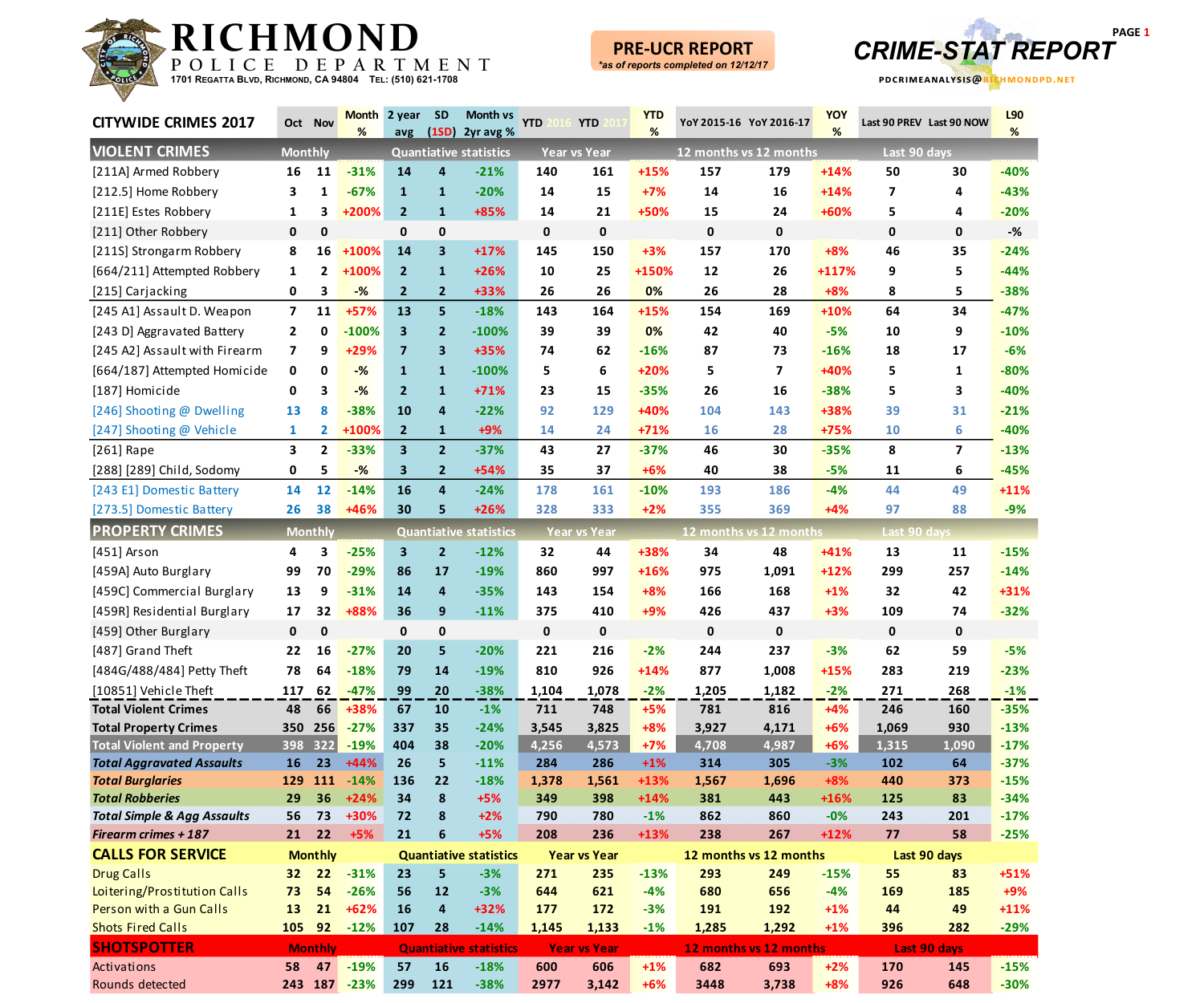



| <b>CITYWIDE CRIMES 2017</b>                                 | <b>October</b> | <b>November</b> | <b>Month</b><br>Change | Average<br>per mo | <b>Std Dev.</b><br>Value $(\pm)$ | <b>YTD</b>      | <b>YTD</b>      | <b>YTD</b><br>% | YoY 2015-16      | YoY 2016-17 | <b>YOY</b><br>% |
|-------------------------------------------------------------|----------------|-----------------|------------------------|-------------------|----------------------------------|-----------------|-----------------|-----------------|------------------|-------------|-----------------|
| <b>COMMUNICATIONS</b>                                       |                |                 |                        |                   |                                  |                 |                 |                 |                  |             |                 |
| 911 Calls                                                   | 2,042          | 1,916           | $-6%$                  | 2,017             | 146                              | 21,756          | 22,988          | $+6%$           | 23,510           | 24,905      | $+6%$           |
| Other Incoming Calls                                        | 5,401          | 5,120           | $-5%$                  | 6,197             | 441                              | 71,342          | 65,900          | $-8%$           | 77,234           | 71,488      | $-7%$           |
| <b>Total Calls</b>                                          | 7,443          | 7,036           | $-5%$                  | 8,214             | 489                              | 93,098          | 88,888          | $-5%$           | 100,744          | 96,393      | $-4%$           |
| Calls Routed to Patrol                                      | 5,375          | 4,982           | $-7%$                  | 5,498             | 231                              | 61,584          | 59,562          | $-3%$           | 67,020           | 64,928      | $-3%$           |
| Officer-Initiated Calls                                     | 2,068          | 2,054           | $-1%$                  | 2,716             | 347                              | 31,514          | 29,326          | $-7%$           | 33,724           | 31,465      | $-7%$           |
| <b>Total Patrol Calls</b>                                   | 7,443          | 7,036           | $-5%$                  | 8,214             | 489                              | 93,098          | 88,888          | $-5%$           | 100,744          | 96,393      | $-4%$           |
| % Officer-Initiated Calls                                   | 28%            | 29%             | $+5%$                  | 33%               | 3%                               | 34%             | 33%             | $-3%$           | 33%              | 33%         | $-1%$           |
| <b>CALL VOLUME</b>                                          |                |                 |                        |                   |                                  |                 |                 |                 |                  |             |                 |
| Priority 1 (P1)                                             | 168            | 146             | $-13%$                 | 156               | 15                               | 1,675           | 1,757           | $+5%$           | 1,830            | 1,909       | $+4%$           |
| Priority 2 (P2)                                             | 2,513          | 2,229           | $-11%$                 | 2,617             | 175                              | 29,141          | 28,626          | $-2%$           | 31,620           | 31,181      | $-1%$           |
| Priority 3 (P3)                                             | 2,226          | 2,200           | $-1%$                  | 2,468             | 173                              | 28,217          | 26,675          | $-5%$           | 30,300           | 28,930      | $-5%$           |
| <b>AVERAGE OF MEDIAN RESPONSE TIME (in minutes:seconds)</b> |                |                 |                        |                   |                                  |                 |                 |                 |                  |             |                 |
| P1 Median Reponse Time                                      | 06:49          | 05:50           | $-14%$                 | 06:11             | 00:27                            | 06:02           | 06:20           | $+5%$           | 06:07            | 06:15       | $+2%$           |
| P2 Median Response Time                                     | 12:17          | 12:27           | $+1%$                  | 11:33             | 00:58                            | 10:48           | 12:16           | $+14%$          | 10:55            | 12:10       | $+11%$          |
| P3 Median Response Time                                     | 12:44          | 11:03           | $-13%$                 | 08:50             | 02:34                            | 07:43           | 09:55           | $+28%$          | 07:51            | 09:49       | $+25%$          |
| <b>Crime Rate by Population</b>                             | <b>October</b> | <b>November</b> | <b>Change</b>          |                   |                                  | <b>YTD 2016</b> | <b>YTD 2017</b> | <b>YTD%</b>     | <b>YoY 15-16</b> | YoY 16-17   | YoY %           |
| Population size                                             | 110,000        | 110,000         |                        |                   |                                  | 110,000         | 110,000         | 0%              | 108,000          | 110,000     | $+2%$           |
| Violent Crime per Capita                                    | 43.64          | 60.00           | +38%                   |                   |                                  | 646.4           | 680.0           | $+5%$           | 723.1            | 741.8       | $+3%$           |
| Property Crime per Capita                                   | 318.2          | 232.7           | $-27%$                 |                   |                                  | 3222.7          | 3477.3          | $+8%$           | 3636.1           | 3791.8      | $+4%$           |
| Richmond Crime Rate per Capita                              | 361.8          | 292.7           | $-19%$                 |                   |                                  | 3869.1          | 4157.3          | $+7%$           | 4359.3           | 4533.6      | $+4%$           |
| Assaults per Capita                                         | 14.5           | 20.9            | $+44%$                 |                   |                                  | 258.2           | 260.0           | $+1%$           | 290.7            | 277.3       | $-5%$           |
| Burglary per Capita                                         | 117.3          | 100.9           | $-14%$                 |                   |                                  | 1252.7          | 1419.1          | $+13%$          | 1450.9           | 1541.8      | $+6%$           |
| Robbery per Capita                                          | 26.4           | 32.7            | $+24%$                 |                   |                                  | 317.3           | 361.8           | $+14%$          | 352.8            | 402.7       | $+14%$          |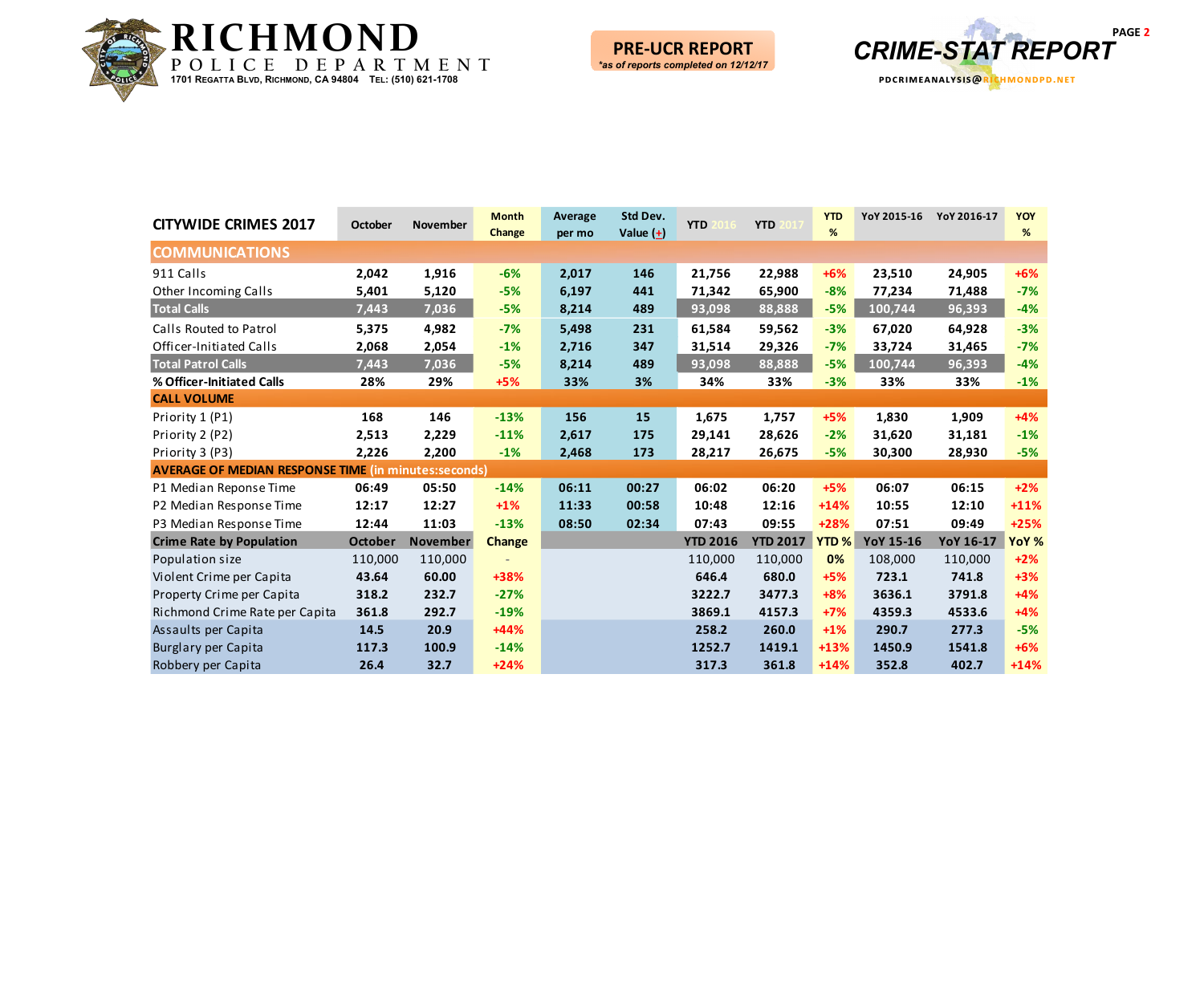





*Percentage Change Citywide — Total Violent and Property Crime*

#### *Percentage Change by District — Total Violent and Property Crime*

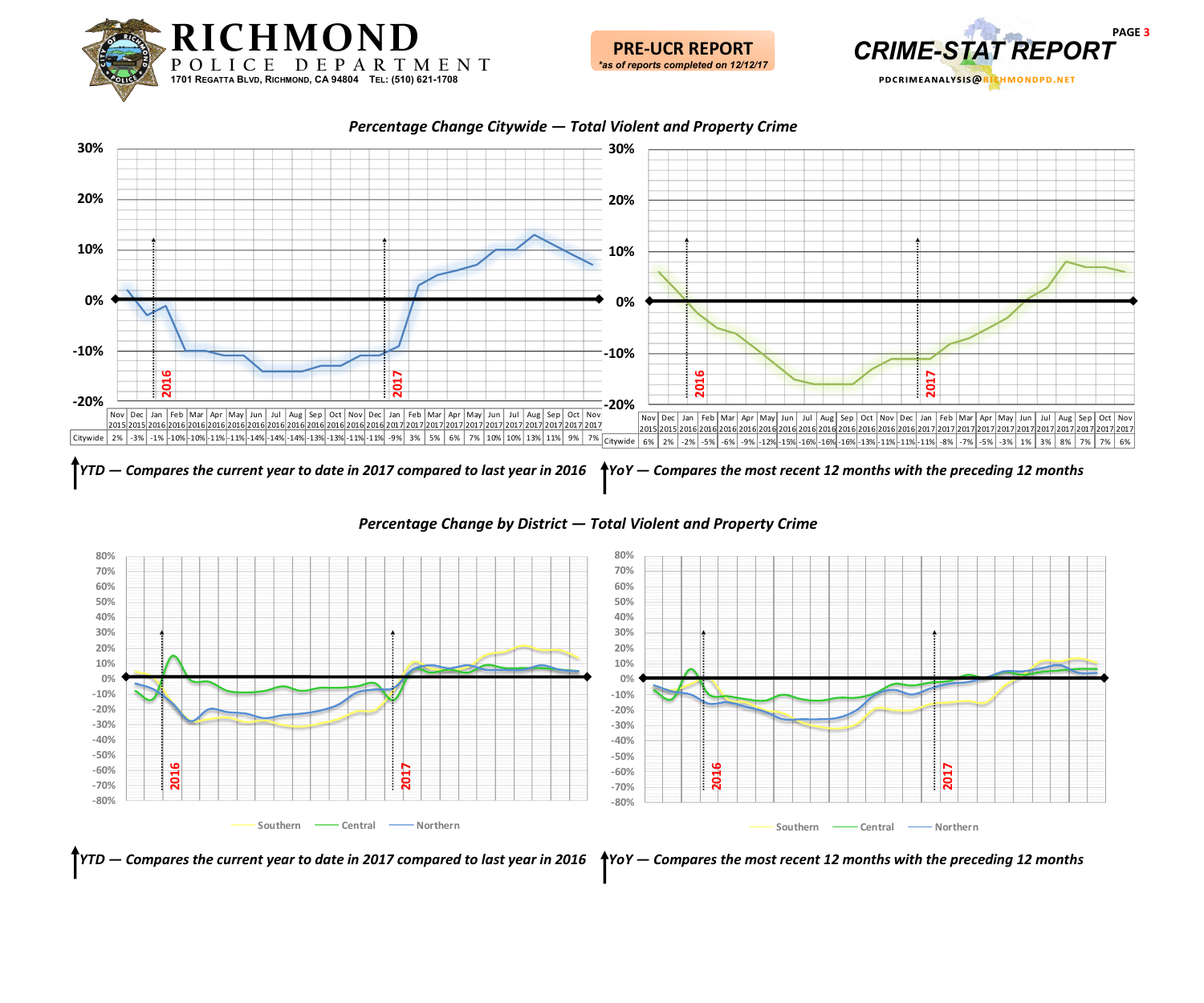



| <b>SOUTHERN PART 1 CRIMES</b>     |                 |                |              |                 | Jan Feb Mar Apr May Jun Jul Aug Sep Oct Nov |              |                |                |    |              |                | Month 2 year                  |                               | -SD            | Month vs                                           | <b>YTD</b>          | <b>YTD</b>          | <b>YTD</b> |                        | YoY 15-16 YoY 16-17                      | <b>YOY</b> | Last 90                 | Last 90             | L90     |
|-----------------------------------|-----------------|----------------|--------------|-----------------|---------------------------------------------|--------------|----------------|----------------|----|--------------|----------------|-------------------------------|-------------------------------|----------------|----------------------------------------------------|---------------------|---------------------|------------|------------------------|------------------------------------------|------------|-------------------------|---------------------|---------|
| <b>VIOLENT CRIMES</b>             |                 |                |              |                 |                                             |              | <b>Monthly</b> |                |    |              |                | %                             | avg                           |                | $(1SD)$ 2yr avg %<br><b>Quantiative statistics</b> |                     | <b>Year vs Year</b> | %          | <b>Previous</b>        | <b>Current</b><br>12 months vs 12 months | %          | <b>Previous Current</b> | Last 90 days        | %       |
| [211A] Armed Robbery              | $\mathbf{2}$    | $\overline{2}$ | 3            | $\mathbf{2}$    | 1                                           | 8            | 7              | 5              | 1  |              | 4              | +33%                          | 4                             | $\overline{2}$ | +91%                                               | 40                  | 38                  | $-5%$      | 45                     | 43                                       | $-4%$      | 20                      | 8                   | $-60%$  |
| [212.5] Home Robbery              | 0               | 0              | 0            | ŋ               | 0                                           | 1            | 0              | $\overline{2}$ | 0  |              |                | $-%$                          | 0                             | 1              | $-100%$                                            | $\mathbf{2}$        | 4                   | +100%      | $\mathbf{2}$           | 4                                        | +100%      | 3                       | 1                   | $-67%$  |
| [211E] Estes Robbery              | 0               |                | 0            |                 | 1                                           | 0            | 0              | 0              | 0  |              |                | $-%$                          | 1                             | 1              | $-100%$                                            | 7                   | 3                   | $-57%$     | 7                      | 5                                        | $-29%$     | 0                       | 0                   | $-%$    |
| [211] Other Robbery               |                 | 0              | ი            |                 | 0                                           | 0            |                | 0              |    |              |                | -%                            | 0                             | 0              | $-%$                                               | 0                   | 0                   |            | 0                      | 0                                        |            | 0                       | 0                   | $-%$    |
| [211S] Strongarm Robbery          | 4               |                | 6            |                 |                                             | 3            | 1              | 1              |    |              |                | $-%$                          | 3                             | $\overline{2}$ | $-68%$                                             | 39                  | 29                  | $-26%$     | 41                     | 34                                       | $-17%$     | 5                       | 4                   | $-20%$  |
| [664/211] Attempted Robbery       |                 | 0              |              |                 |                                             |              |                |                |    |              |                | $-\frac{9}{6}$                | 0                             | 1              | $-100%$                                            | 3                   | 4                   | +33%       | 3                      | 4                                        | +33%       | $\overline{2}$          | 1                   | $-50%$  |
| [215] Carjacking                  | 0               |                | 0            |                 | 0                                           |              |                |                |    |              |                | $-\frac{9}{6}$                | 0                             | 1              | $-100%$                                            | 3                   | 5                   | $+67%$     | 3                      | 7                                        | +133%      | $\overline{2}$          | 1                   | $-50%$  |
| [245 A1] Assault D. Weapon        |                 | 1              |              |                 | 8                                           |              |                |                |    |              |                | $-33%$                        | 4                             | $\overline{2}$ | $+127%$                                            | 34                  | 55                  | $+62%$     | 38                     | 57                                       | +50%       | 20                      | 9                   | $-55%$  |
| [243 D] Aggravated Battery        | 1               | 5              | 3            | O               | 0                                           | -1           | 1              | 2              |    |              |                | -100%                         | 1                             | 1              | $+9%$                                              | 5                   | 16                  | +220%      | 6                      | 16                                       | +167%      | 4                       | 3                   | $-25%$  |
| [245 A2] Assault with Firearm     | 1               | 0              | 2            |                 | 2                                           |              |                |                |    |              |                | 400%                          | $\overline{2}$                | 1              | $-54%$                                             | 29                  | 16                  | $-45%$     | 33                     | 19                                       | $-42%$     |                         | 6                   | +50%    |
| [664/187] Attempted Homicide      | 0               | 0              | ŋ            |                 | O                                           |              |                |                |    |              |                | -%                            | 0                             | 0              | +380%                                              | $\overline{2}$      | 3                   | +50%       | 2                      | 3                                        | +50%       | 3                       | 0                   | $-100%$ |
| [187] Homicide                    | 1               | ŋ              |              |                 |                                             | O            |                |                |    |              |                | $-%$                          | 1                             | 1              | $-100%$                                            | 11                  | 5                   | $-55%$     | 13                     | 5                                        | $-62%$     | 3                       | 0                   | $-100%$ |
| [246] Shooting @ Dwelling         |                 |                |              |                 |                                             |              |                |                |    |              |                | +33%                          | 3                             | 1              | $+67%$                                             | 26                  | 38                  | +46%       | 30                     | 42                                       | +40%       | 14                      | 9                   | $-36%$  |
| [247] Shooting @ Vehicle          |                 |                |              |                 |                                             |              |                |                |    |              |                | $-\frac{9}{6}$                |                               | 1              | +200%                                              | 4                   | 10                  | +150%      | 5.                     | 11                                       | +120%      | 4                       | $\overline{2}$      | $-50%$  |
| [261] Rape                        | 2               | ŋ              |              |                 | Ω                                           |              |                |                |    |              |                | -100%                         | 1                             | 1              | $-100%$                                            | 11                  | 6                   | $-45%$     | 13                     | 8                                        | $-38%$     | 1                       | $\overline{2}$      | +100%   |
| [288] Lewd Acts on Child          | O               | 1              | 2            |                 |                                             |              |                | ი              |    |              |                | $-$ %                         | 1                             | 1              | $-100%$                                            | 10                  | 10                  | 0%         | 13                     | 10                                       | $-23%$     | 3                       | 1                   | $-67%$  |
| [243 E1] Domestic Battery         | 3               | 8              |              | 8               | 6                                           |              |                |                | 13 |              |                | $-43%$                        | 5                             | $\overline{2}$ | $-27%$                                             | 46                  | 70                  | $+52%$     | 51                     | 80                                       | +57%       | 16                      | 24                  | +50%    |
| [273.5] Domestic Battery          | 6               | 11             | 13           | 14              | 9                                           |              |                | 12             | 16 |              | 14             | $+250%$                       | q                             |                | +70%                                               | 81                  | 123                 | $+52%$     | 92                     | 134                                      | +46%       | 36                      | 34                  | $-6%$   |
| <b>PROPERTY CRIMES</b>            |                 |                |              |                 |                                             |              | <b>Monthly</b> |                |    |              |                |                               |                               |                | <b>Quantiative statistics</b>                      | <b>Year vs Year</b> |                     |            | 12 months vs 12 months |                                          |            | Last 90 days            |                     |         |
| [451] Arson                       | 1               | 2              | 0            |                 |                                             |              |                |                | 0  |              |                | $-50%$                        | 1                             | 1              | $-100%$                                            | 8                   | 9                   | $+13%$     | 10                     | 9                                        | $-10%$     | $\mathbf{2}$            | 3                   | +50%    |
| [459A] Auto Burglary              | 31              | 45             | 31           | 18              | 36                                          | 34           | 39             | 43             | 28 | 26           | 22             | $-15%$                        | 31                            | 8              | $+27%$                                             | 306                 | 353                 | +15%       | 352                    | 385                                      | +9%        | 116                     | 76                  | $-34%$  |
| [459C] Commercial Burglary        | $\mathbf{7}$    | 3              | ጸ            | 8               | 8                                           | 5            | 6              | 4              |    |              | 3              | $-40%$                        | 5                             | $\overline{2}$ | +30%                                               | 37                  | 63                  | +70%       | 41                     | 70                                       | $+71%$     | 15                      | 14                  | $-7%$   |
| [459R] Residential Burglary       | 11              | 13             | 14           | 14              | 13                                          | 10           | 6              |                |    |              |                | $-13%$                        | 9                             | 3              | -30%                                               | 73                  | 112                 | +53%       | 87                     | 119                                      | $+37%$     | 23                      | 24                  | $+4%$   |
| [459] Other Burglary              |                 | 0              |              |                 | 0                                           | $\Omega$     | 0              | 0              |    |              |                | -%                            | 0                             | 0              | $-%$                                               | 0                   | $\mathbf 0$         |            | 0                      | $\mathbf 0$                              |            | $\mathbf 0$             | $\mathbf 0$         |         |
| [487] Grand Theft                 | 2               | 6              | 5            |                 | 5                                           | 6            | 6              | 6              |    |              |                | $-67%$                        | 5                             | 3              | $+21%$                                             | 52                  | 54                  | $+4%$      | 62                     | 57                                       | $-8%$      | 18                      | 14                  | $-22%$  |
| [484G/488/484] Petty Theft        | 29              | 20             | 26           | 15              | 21                                          | 21           | 29             | 19             | 26 | 23           | 19             | $-17%$                        | 22                            | 5              | $+31%$                                             | 232                 | 248                 | $+7%$      | 256                    | 277                                      | $+8%$      | 69                      | 68                  | $-1%$   |
| [10851] Vehicle Theft             | 22              | 24             | 22           | 29              |                                             | 28 28        | 20             | 30             | 28 |              | 32 20          | $-38%$                        | 25                            | 7              | $-19%$                                             | 249                 | 283                 | $+14%$     | 279                    | 315                                      | +13%       | 78                      | 80                  | $+3%$   |
| <b>Total Violent Crimes</b>       | 20              | 14             | 19           | 17              | 18                                          | 25           | 20             | 25             | 13 | 9            | 14             | $+56%$                        | 18                            | 4              | $+11%$                                             | 196                 | 194                 | $-1%$      | 219                    | 215                                      | $-2%$      | 70                      | 36                  | $-49%$  |
| <b>Total Property Crimes</b>      |                 |                |              |                 | 103 113 106 88 112 105 106 110 103 102      |              |                |                |    |              | -74            | $-27%$                        | 97                            | 14             | $+10%$                                             | 957                 | 1,122               | $+17%$     | 1,087                  | 1,232                                    | $+13%$     | 321                     | 279                 | $-13%$  |
| <b>Total Violent and Property</b> |                 |                |              |                 | 123 127 125 105 130 130 126 135 116 111 88  |              |                |                |    |              |                | $-21%$                        | 115                           | 16             | $+10%$                                             | 1,153               | 1,316               | $+14%$     | 1,306                  | 1,447                                    | $+11%$     | 391                     | 315                 | $-19%$  |
| <b>Total Aggravated Assaults</b>  | 12 <sup>2</sup> |                |              |                 | 11                                          | 6            | 12             | 16             |    |              |                | +40%                          | 8                             | 3              | +50%                                               | 81                  | 95                  | $+17%$     | 92                     | 100                                      | +9%        | 34                      | 18                  | $-47%$  |
| <b>Total Buralaries</b>           | 49.             | 61             | - 53         | 40              | 57                                          | 49           |                | 51 54          | 43 | 39           | - 32           | $-18%$                        | 44                            | 10             | $+16%$                                             | 416                 | 528                 | $+27%$     | 480                    | 574                                      | $+20%$     | 154                     | 114                 | $-26%$  |
| <b>Total Robberies</b>            |                 |                |              |                 |                                             |              |                |                |    |              |                | 6 7 9 10 4 15 8 9 5 3 7 +133% | 8                             | 3              | $-3%$                                              | 94                  | 83                  | $-12%$     | <b>101</b>             | 97                                       | $-4%$      | 32                      | 15                  | $-53%$  |
|                                   |                 |                |              |                 |                                             |              |                |                |    |              |                |                               |                               |                |                                                    |                     |                     |            |                        |                                          |            |                         |                     |         |
| <b>CALLS FOR SERVICE</b>          |                 |                |              |                 |                                             |              | <b>Monthly</b> |                |    |              |                |                               | <b>Quantiative statistics</b> |                |                                                    | <b>Year vs Year</b> |                     |            | 12 months vs 12 months |                                          |            |                         | Last 90 days        |         |
| Drugs                             | 3               | 5              | 6            |                 | 7 <sub>7</sub>                              | $\mathbf{1}$ | 3              | 5              |    | $5 \quad 14$ | 5 <sup>5</sup> | $-64%$                        | 6                             | 3              | $-52%$                                             | 76                  | 61                  | $-20%$     | 83                     | 64                                       | $-23%$     | 9                       | 24                  | +167%   |
| Loitering 647B                    |                 | 12 14 16       |              |                 | 11 24                                       | 26           |                | 21 20          | 20 |              | 18 22          | $+22%$                        | 19                            | 5              | $+10%$                                             | 237                 | 204                 | $-14%$     | 251                    | 216                                      | $-14%$     | 67                      | 60                  | $-10%$  |
| Person with gun                   | $\mathbf{2}$    | $\overline{7}$ | $\mathbf{3}$ | $6\overline{6}$ | $\overline{7}$                              | 5            | 5              | $\mathbf{1}$   | 8  | $\mathbf{0}$ | 8              | $-$ %                         | 4                             | 1              | $+15%$                                             | 45                  | 52                  | $+16%$     | 49                     | 57                                       | +16%       | 11                      | 16                  | +45%    |
| Shooting                          |                 |                |              |                 | 53 27 14 25 30 33 47 32 26 28 29            |              |                |                |    |              |                | $+4%$                         | 33                            | 12             | $+41%$                                             | 357                 | 344                 | $-4%$      | 393                    | 406                                      | $+3%$      | 112                     | 83                  | $-26%$  |
| <b>SHOTSPOTTER</b>                |                 |                |              |                 |                                             |              | <b>Monthly</b> |                |    |              |                |                               | <b>Quantiative statistics</b> |                |                                                    | <b>Year vs Year</b> |                     |            | 12 months vs 12 months |                                          |            |                         | <b>Last 90 days</b> |         |

Activations 30 15 14 22 19 18 23 17 7 15 16 17% 20 9 113% 212 211 10% 233 255 19% 58 38 134% Rounds Detected 334 34 64 128 70 101 141 74 62 65 72 +11% 111 73 +28% 1,078 1,145 +6% 1,205 1,447 +20% 316 199 -37%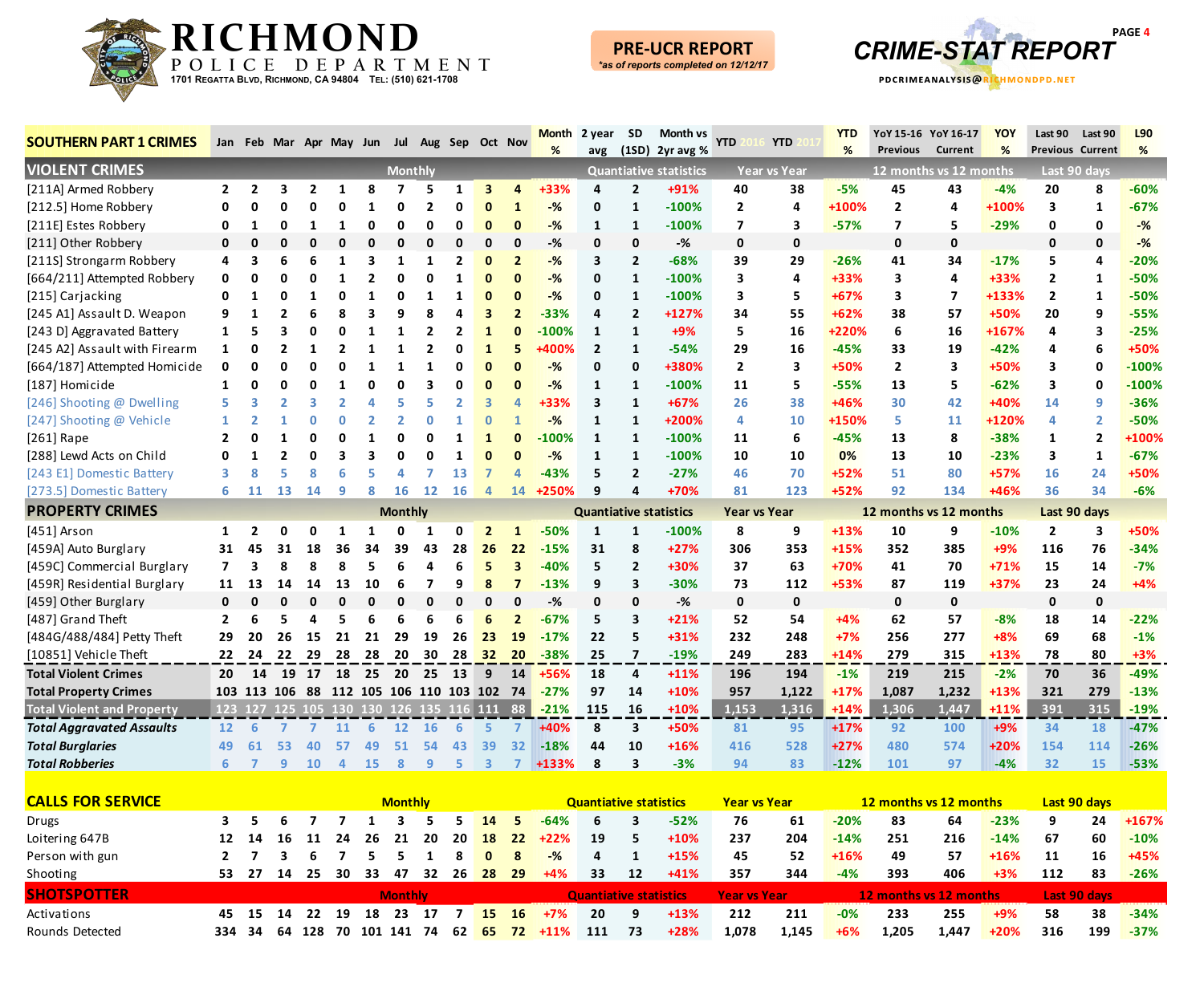

**P O L I C E D E P A R T M E N T 1701 REGATTA BLVD, RICHMOND, CA 94804 TEL: (510) 621**



| <b>BEAT 1 SOUTHERN</b>              | Oct            | <b>Nov</b>              | +/-                     | <b>MON%</b> | '15             | '16                     | '17                     | $+/-$ % |                         | YoY16 YoY17  | $+/-$ % |
|-------------------------------------|----------------|-------------------------|-------------------------|-------------|-----------------|-------------------------|-------------------------|---------|-------------------------|--------------|---------|
| <b>Violent Crimes</b>               |                |                         |                         |             |                 | <b>YEAR TO DATE</b>     |                         |         |                         |              |         |
| Robbery 211A Armed                  | 0              | $\mathbf{1}$            | $\mathbf{1}$            | $-%$        | 9               | 11                      | 6                       | $-45%$  | 12                      | 8            | $-33%$  |
| Robbery 212.5 Home                  | $\bf{0}$       | $\bf{0}$                | 0                       | $-%$        | $\mathbf 0$     | $\bf{0}$                | $\bf{0}$                | $-$ %   | $\pmb{0}$               | $\mathbf{0}$ | $-$ %   |
| Robbery 211E Estes                  | $\bf{0}$       | $\bf{0}$                | 0                       | $-$ %       | $\mathbf 0$     | $\bf{0}$                | $\mathbf{1}$            | $-$ %   | $\pmb{0}$               | 1            | $-$ %   |
| Robbery 211 Other                   | 0              | $\bf{0}$                |                         |             | $\mathbf{1}$    | $\bf{0}$                | $\bf{0}$                |         | $\bf{0}$                | $\bf{0}$     |         |
| Robbery 211S Strongarm              | 0              | $\bf{0}$                | 0                       | $-%$        | $6\phantom{1}6$ | 11                      | 10                      | $-9%$   | 11                      | 11           | 0%      |
| Robbery 664/211 Attempt             | 0              | $\bf{0}$                | 0                       | $-$ %       | $\mathbf{1}$    | $\bf{0}$                | $\mathbf 0$             | $-$ %   | $\bf{0}$                | 0            | $-%$    |
| Carjacking 215                      | $\bf{0}$       | $\bf{0}$                | 0                       | $-$ %       | $\mathbf 0$     | $\overline{2}$          | 4                       | +100%   | $\overline{2}$          | 5            | +150%   |
| Assault DW 245 A1                   | $\mathbf 0$    | $\mathbf{1}$            | $\mathbf{1}$            | $-$ %       | 11              | 5                       | 11                      | +120%   | 8                       | 11           | +38%    |
| Aggravated Battery 243 D            | $\bf{0}$       | $\mathbf 0$             | 0                       | $-%$        | $\mathbf{1}$    | $\overline{\mathbf{c}}$ | $\overline{4}$          | +100%   | $\overline{2}$          | 4            | +100%   |
| Assault Firearm 245 A2              | $\bf{0}$       | $\mathbf{1}$            | $\mathbf{1}$            | $-$ %       | $\mathbf{1}$    | 4                       | 3                       | $-25%$  | 5                       | 5            | 0%      |
| Attempt Homicide 664/187            | $\bf{0}$       | $\mathbf{0}$            | 0                       | $-$ %       | $\mathbf{0}$    | $\mathbf{0}$            | $\mathbf{0}$            | $-$ %   | $\bf{0}$                | $\bf{0}$     | $-%$    |
| Homicide 187                        | $\mathbf{0}$   | $\mathbf 0$             | 0                       | $-%$        | $\bf{0}$        | $\mathbf{1}$            | $\mathbf{1}$            | 0%      | $\overline{2}$          | 1            | $-50%$  |
| Shooting @ Dwelling 246             | $\mathbf{1}$   | 0                       | $-1$                    | $-100%$     | 6               | 6                       | 6                       | 0%      | $\overline{7}$          | 8            | $+14%$  |
| Shooting @ Vehicle 247              | 0              | 1                       | $\mathbf{1}$            | $-$ %       | 0               | 0                       | 1                       | $-%$    | 0                       | 1            | $-%$    |
| Rape 261                            | 0              | $\mathbf 0$             | 0                       | $-$ %       | 5               | $\overline{7}$          | $\mathbf 0$             | $-100%$ | 8                       | 0            | $-100%$ |
| Child, Sodomy 288 289               | 0              | $\mathbf{0}$            | 0                       | $-%$        | 3               | $\overline{2}$          | 5                       | +150%   | $\mathbf{2}$            | 5            | +150%   |
| Battery 243 E1                      | 0              | $\mathbf{1}$            | $\mathbf{1}$            | $-$ %       | 5               | 9                       | 10                      | $+11%$  | 10                      | 11           | $+10%$  |
| Battery 273.5                       | 0              | $\mathbf{2}$            | $\overline{\mathbf{2}}$ | $-%$        | 23              | 10                      | 23                      | +130%   | 12                      | 25           | +108%   |
| <b>Property Crimes</b>              |                |                         |                         |             |                 | <b>YEAR TO DATE</b>     |                         |         |                         |              |         |
| Arson 451                           | 0              | 1                       | $\mathbf{1}$            | $-$ %       | 4               | $\mathbf{2}$            | $\mathbf{2}$            | 0%      | $\overline{\mathbf{c}}$ | 2            | 0%      |
| Auto Burglary 459 A                 | 4              | $\overline{\mathbf{2}}$ | $-2$                    | $-50%$      | 100             | 62                      | 78                      | $+26%$  | 74                      | 84           | $+14%$  |
| Commercial Burglary 459 C           | $\mathbf 1$    | 1                       | 0                       | 0%          | 20              | 16                      | 29                      | +81%    | 18                      | 32           | +78%    |
| Residential Burglary 459 R          | $\mathbf{2}$   | $\overline{2}$          | 0                       | 0%          | 19              | 18                      | 18                      | 0%      | 20                      | 20           | 0%      |
| <b>Burglary Undefined 459</b>       | 0              | $\bf{0}$                | 0                       | $-%$        | 5               | $\mathbf 0$             | $\pmb{0}$               |         | $\mathbf 0$             | $\mathbf 0$  |         |
| Grand Theft 487                     | 3              | $\mathbf 0$             | $-3$                    | $-100%$     | 23              | 22                      | 27                      | $+23%$  | 25                      | 29           | +16%    |
| Petty Theft 484 488                 | 3              | 5                       | $\overline{2}$          | $+67%$      | 65              | 72                      | 89                      | $+24%$  | 77                      | 99           | +29%    |
| Vehicle Theft 10851                 | $\overline{7}$ | $\mathbf{1}$            | -6                      | $-86%$      | 90              | 62                      | 69                      | $+11%$  | 72                      | 75           | $+4%$   |
| <b>Total Violent Crimes</b>         | 0              | 3                       | 3                       | $-$ %       | 38              | 45                      | 45                      | 0%      | 52                      | 51           | $-2%$   |
| <b>Total Property Crimes</b>        | 20             | 12                      | -8                      | $-40%$      | 326             | 254                     | 312                     | +23%    | 288                     | 341          | +18%    |
| <b>Total Violent and Property</b>   | 20             | 15                      | $-5$                    | $-25%$      | 364             | 299                     | 357                     | +19%    | 340                     | 392          | +15%    |
| <b>Total Aggravated Assaults</b>    | 0              | $\mathbf{2}$            | $\overline{\mathbf{c}}$ | $-%$        | 13              | 12                      | 19                      | +58%    | 17                      | 21           | $+24%$  |
| <b>Percentage of Citywide</b>       | 0%             | 9%                      | $+9%$                   |             |                 | 4%                      | 7%                      |         | 5%                      | 7%           |         |
| <b>Total Burglaries</b>             | $\overline{7}$ | 5                       | $-2$                    | $-29%$      | 144             | 96                      | 125                     | +30%    | 112                     | 136          | $+21%$  |
| <b>Percentage of Citywide</b>       | 5%             | 5%                      | $-1%$                   |             |                 | 7%                      | 8%                      |         | 7%                      | 8%           |         |
| <b>Total Robberies</b>              | $\pmb{0}$      | $\mathbf{1}$            | $\mathbf 1$             | $-%$        | 17              | 24                      | 21                      | $-13%$  | 25                      | 25           | 0%      |
| <b>Percentage of Citywide</b>       | 0%             | 3%                      | $+3%$                   |             |                 | 7%                      | 5%                      |         | 7%                      | 6%           |         |
| Vehicle Theft % Citywide            | 6%             | 2%                      | $-4%$                   |             |                 | 6%                      | 6%                      |         | 6%                      | 6%           |         |
| <b>Calls for Service</b>            |                |                         |                         |             |                 |                         |                         |         |                         |              |         |
| <b>Drugs</b>                        | 9              | $\mathbf{1}$            | -8                      | $-89%$      | 28              | 28                      | 33                      | +18%    | 31                      | 35           | +13%    |
| Loitering 647B                      | 12             | 16                      | 4                       | +33%        | 188             | 166                     | 136                     | $-18%$  | 172                     | 145          | $-16%$  |
| Person with gun                     | $\pmb{0}$      | $\mathbf 0$             | 0                       | $-$ %       | 10              | 10                      | $\overline{\mathbf{4}}$ | $-60%$  | 10                      | 6            | $-40%$  |
| Shooting                            | 4              | 11                      | 7                       | +175%       | 87              | 77                      | 78                      | $+1%$   | 87                      | 97           | $+11%$  |
| Shotspotter                         |                |                         |                         |             |                 | <b>YEAR TO DATE</b>     |                         |         |                         |              |         |
| <b>Activations (SSA)</b>            | 0              | 1                       | $\mathbf{1}$            | $-%$        | 5               | 28                      | 27                      | $-4%$   | 28                      | 37           | +32%    |
| Rounds Detected (SSR)               | $\pmb{0}$      | $\mathbf{1}$            | $\mathbf{1}$            | $-%$        | 32              | 111                     | 129                     | +16%    | 111                     | 209          | +88%    |
| <b>Percentage of Citywide (SSA)</b> | 0%             | 2%                      | 2%                      |             |                 | 5%                      | 4%                      |         | 4%                      | 5%           |         |
| <b>Percentage of Citywide (SSR)</b> | 0%             | $1\%$                   | $1\%$                   |             |                 | 4%                      | 4%                      |         | 3%                      | 6%           |         |

| <b>BEAT 2 SOUTHERN</b>              | Oct            | <b>Nov</b>              | +/-                     | MON%    | '15            | '16                 | '17            | $+1 - %$ |                | YoY16 YoY17    | $+/-$ % |
|-------------------------------------|----------------|-------------------------|-------------------------|---------|----------------|---------------------|----------------|----------|----------------|----------------|---------|
| <b>Violent Crimes</b>               |                |                         |                         |         |                | <b>YEAR TO DATE</b> |                |          |                |                |         |
| Robbery 211A Armed                  | 0              | $\mathbf{1}$            | 1                       | $-%$    | 15             | 14                  | 9              | $-36%$   | 16             | 9              | $-44%$  |
| Robbery 212.5 Home                  | 0              | $\bf{0}$                | 0                       | $-$ %   | $\mathbf{1}$   | $\bf{0}$            | 1              | $-$ %    | $\bf{0}$       | 1              | $-$ %   |
| Robbery 211E Estes                  | 0              | 0                       | 0                       | $-%$    | 0              | $\mathbf{1}$        | 0              | $-100%$  | $\mathbf{1}$   | 0              | $-100%$ |
| Robbery 211 Other                   | $\bf{0}$       | $\bf{0}$                |                         |         | 4              | $\bf{0}$            | 0              |          | $\bf{0}$       | $\bf{0}$       |         |
| Robbery 211S Strongarm              | $\bf{0}$       | $\overline{2}$          | $\mathbf{2}$            | $-%$    | 12             | 11                  | 6              | $-45%$   | 12             | $\overline{7}$ | $-42%$  |
| Robbery 664/211 Attempt             | $\bf{0}$       | $\bf{0}$                | $\mathbf 0$             | $-$ %   | $\bf{0}$       | $\mathbf{1}$        | 1              | 0%       | $\mathbf{1}$   | $\mathbf{1}$   | 0%      |
| Carjacking 215                      | 0              | $\bf{0}$                | 0                       | $-$ %   | 3              | $\mathbf{1}$        | $\mathbf{0}$   | $-100%$  | $\mathbf{1}$   | $\mathbf{1}$   | 0%      |
| Assault DW 245 A1                   | $\mathbf{1}$   | $\mathbf{1}$            | 0                       | 0%      | 9              | 10                  | 13             | +30%     | 11             | 15             | +36%    |
| Aggravated Battery 243 D            | 0              | $\bf{0}$                | 0                       | $-%$    | 5              | $\bf{0}$            | 3              | $-%$     | $\bf{0}$       | 3              | $-%$    |
| <b>Assault Firearm 245 A2</b>       | 0              | 3                       | 3                       | $-%$    | 6              | $\overline{7}$      | $\overline{7}$ | 0%       | $\overline{7}$ | 8              | $+14%$  |
| Attempt Homicide 664/187            | 0              | 0                       | 0                       | $-$ %   | $\bf{0}$       | $\mathbf{1}$        | $\mathbf{1}$   | 0%       | 1              | $\mathbf{1}$   | 0%      |
| Homicide 187                        | 0              | 0                       | 0                       | $-$ %   | $\mathbf{0}$   | 4                   | $\mathbf{2}$   | $-50%$   | 5              | $\overline{2}$ | $-60%$  |
| Shooting @ Dwelling 246             | 0              | 1                       | 1                       | $-$ %   | 7              | 9                   | 12             | +33%     | 11             | 14             | $+27%$  |
| Shooting @ Vehicle 247              | 0              | 0                       | $\mathbf 0$             | $-$ %   | 0              | $\overline{2}$      | 3              | +50%     | 3              | 3              | 0%      |
| Rape 261                            | $\mathbf 0$    | 0                       | 0                       | $-%$    | $\overline{2}$ | $\mathbf 0$         | $\mathbf{2}$   | $-$ %    | $\mathbf 0$    | 3              | $-$ %   |
| Child, Sodomy 288 289               | $\mathbf 0$    | $\mathbf{0}$            | 0                       | $-%$    | $\overline{2}$ | $\overline{2}$      | $\overline{2}$ | 0%       | 4              | $\mathbf{2}$   | $-50%$  |
| Battery 243 E1                      | 2              | $\mathbf{1}$            | $-1$                    | $-50%$  | 14             | 10                  | 18             | +80%     | 10             | 22             | +120%   |
| Battery 273.5                       | $\overline{2}$ | 8                       | 6                       | +300%   | 28             | 24                  | 33             | +38%     | 26             | 35             | +35%    |
| <b>Property Crimes</b>              |                |                         |                         |         |                | <b>YEAR TO DATE</b> |                |          |                |                |         |
| Arson 451                           | 0              | 0                       | 0                       | $-$ %   | $\overline{2}$ | 6                   | 1              | $-83%$   | 6              | 1              | $-83%$  |
| Auto Burglary 459 A                 | 3              | $\overline{a}$          | $\mathbf{1}$            | +33%    | 52             | 40                  | 33             | $-18%$   | 42             | 38             | $-10%$  |
| Commercial Burglary 459 C           | $\overline{2}$ | $\mathbf{1}$            | $-1$                    | $-50%$  | $\overline{4}$ | 3                   | $\overline{7}$ | +133%    | $\overline{a}$ | 9              | +125%   |
| Residential Burglary 459 R          | $\overline{2}$ | $\mathbf 0$             | $-2$                    | $-100%$ | 33             | 11                  | 15             | +36%     | 13             | 18             | +38%    |
| <b>Burglary Undefined 459</b>       | 0              | 0                       | 0                       | $-$ %   | $\mathbf{1}$   | $\mathbf 0$         | $\mathbf 0$    |          | $\pmb{0}$      | $\mathbf 0$    |         |
| Grand Theft 487                     | 1              | 1                       | 0                       | 0%      | 7              | 6                   | $\overline{7}$ | $+17%$   | $\overline{7}$ | 7              | 0%      |
| Petty Theft 484 488                 | 5              | 7                       | $\overline{2}$          | +40%    | 62             | 54                  | 41             | $-24%$   | 61             | 46             | $-25%$  |
| Vehicle Theft 10851                 | $\bf{8}$       | $\overline{9}$          | 1                       | $+13%$  | 69             | 58                  | 69             | +19%     | 66             | 74             | $+12%$  |
| <b>Total Violent Crimes</b>         | 1              | 7                       | 6                       | +600%   | 59             | 52                  | 47             | $-10%$   | 59             | 53             | $-10%$  |
| <b>Total Property Crimes</b>        | 21             | 22                      | 1                       | $+5%$   | 230            | 178                 | 173            | $-3%$    | 199            | 193            | $-3%$   |
| <b>Total Violent and Property</b>   | 22             | 29                      | $\overline{\mathbf{z}}$ | +32%    | 289            | 230                 | 220            | $-4%$    | 258            | 246            | $-5%$   |
| <b>Total Aggravated Assaults</b>    | $\mathbf{1}$   | 4                       | 3                       | +300%   | 20             | 22                  | 26             | $+18%$   | 24             | 29             | $+21%$  |
| <b>Percentage of Citywide</b>       | 6%             | 17%                     | $+11%$                  |         |                | 8%                  | 9%             |          | 8%             | 10%            |         |
| <b>Total Burglaries</b>             | $\overline{7}$ | 5                       | $-2$                    | $-29%$  | 90             | 54                  | 55             | $+2%$    | 59             | 65             | $+10%$  |
| <b>Percentage of Citywide</b>       | 5%             | 5%                      | $-1%$                   |         |                | 4%                  | 4%             |          | 4%             | 4%             |         |
| <b>Total Robberies</b>              | $\mathbf{0}$   | 3                       | 3                       | $-%$    | 35             | 28                  | 17             | $-39%$   | 31             | 19             | $-39%$  |
| <b>Percentage of Citywide</b>       | 0%             | 8%                      | $+8%$                   |         |                | 8%                  | 4%             |          | 8%             | 4%             |         |
| <b>Vehicle Theft % Citywide</b>     | 7%             | 15%                     | $+8%$                   |         |                | 5%                  | 6%             |          | 5%             | 6%             |         |
| <b>Calls for Service</b>            |                |                         |                         |         |                |                     |                |          |                |                |         |
| <b>Drugs</b>                        | $\overline{2}$ | 3                       | 1                       | +50%    | 69             | 37                  | 26             | $-30%$   | 41             | 27             | $-34%$  |
| Loitering 647B                      | $\mathbf{1}$   | 3                       | $\mathbf{2}$            | +200%   | 49             | 19                  | 31             | +63%     | 21             | 32             | +52%    |
| Person with gun                     | $\mathbf 0$    | 5                       | 5                       | $-%$    | 8              | 13                  | 26             | +100%    | 14             | 27             | +93%    |
| Shooting                            | 5              | $\overline{\mathbf{4}}$ | $-1$                    | $-20%$  | 97             |                     | 102 107        | $+5%$    | 117            | 131            | $+12%$  |
| Shotspotter                         |                |                         |                         |         |                | <b>YEAR TO DATE</b> |                |          |                |                |         |
| <b>Activations (SSA)</b>            | 6              | 5                       | $\textbf{-1}$           | $-17%$  | 123            | 97                  | 97             | 0%       | 114            | 125            | $+10%$  |
| Rounds Detected (SSR)               | 32             | 12                      | $-20$                   | $-63%$  | 623            |                     | 468 494        | $+6%$    | 572            | 687            | $+20%$  |
| <b>Percentage of Citywide (SSA)</b> | 10%            | 11%                     | $0\%$                   |         |                |                     | 16% 16%        |          | 17%            | 18%            |         |
| <b>Percentage of Citywide (SSR)</b> | 13%            | 6%                      | $-7%$                   |         |                |                     | 16% 16%        |          | 17%            | 18%            |         |
|                                     |                |                         |                         |         |                |                     |                |          |                |                |         |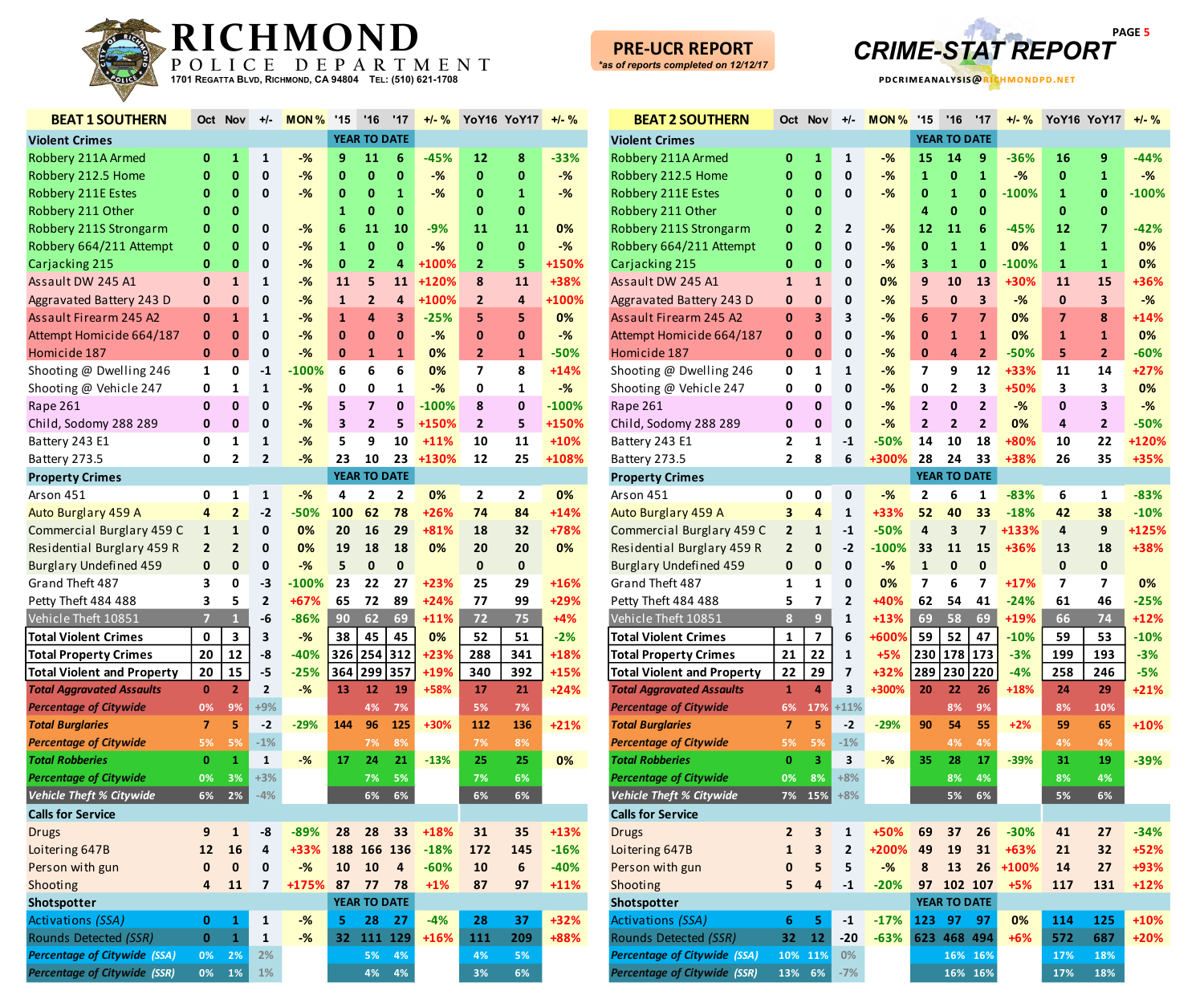

| <b>PRE-UCR REPORT</b>                |
|--------------------------------------|
| *as of reports completed on 12/12/17 |



| <b>BEAT 3 SOUTHERN</b>                     |                | Oct Nov        | +/-                     | MON%           | '15            | '16                     | '17              | $+/-$ %         |                         | <b>YoY16 YoY17</b> | $+/-$ %         |
|--------------------------------------------|----------------|----------------|-------------------------|----------------|----------------|-------------------------|------------------|-----------------|-------------------------|--------------------|-----------------|
| <b>Violent Crimes</b>                      |                |                |                         |                |                | <b>YEAR TO DATE</b>     |                  |                 |                         |                    |                 |
| Robbery 211A Armed                         | 3              | $\overline{2}$ | $-1$                    | $-33%$         | 14             | 15                      | 22               | +47%            | 17                      | 25                 | +47%            |
| Robbery 212.5 Home                         | $\bf{0}$       | $\mathbf{1}$   | $\mathbf{1}$            | $-$ %          | 3              | $\overline{2}$          | 3                | +50%            | $\mathbf{2}$            | 3                  | +50%            |
| Robbery 211E Estes                         | 0              | $\bf{0}$       | $\mathbf 0$             | $-%$           | $\bf{0}$       | $6\phantom{1}6$         | $\overline{2}$   | $-%$            | $6\phantom{1}6$         | $\overline{4}$     | $-33%$          |
| Robbery 211 Other                          | $\bf{0}$       | $\bf{0}$       |                         |                | 4              | $\bf{0}$                | 0                |                 | $\bf{0}$                | $\mathbf 0$        |                 |
| Robbery 211S Strongarm                     | 0              | $\bf{0}$       | 0                       | $-%$           | 21             | 17                      | 14               | $-18%$          | 18                      | 17                 | $-6%$           |
| Robbery 664/211 Attempt                    | $\bf{0}$       | $\bf{0}$       | $\mathbf 0$             | $-$ %          | $\mathbf{1}$   | $\overline{2}$          | 3                | +50%            | $\mathbf{2}$            | 3                  | +50%            |
| Carjacking 215                             | $\bf{0}$       | $\bf{0}$       | $\mathbf 0$             | $-%$           | $\overline{2}$ | $\bf{0}$                | $\mathbf{1}$     | $-%$            | $\pmb{0}$               | $\mathbf{1}$       | $-$ %           |
| Assault DW 245 A1                          | $\overline{2}$ | $\mathbf{1}$   | $-1$                    | $-50%$         | 22             | 19                      | 28               | +47%            | 19                      | 28                 | +47%            |
| Aggravated Battery 243 D                   | $\mathbf{1}$   | $\mathbf{0}$   | $-1$                    | $-100%$        | $\overline{4}$ | 3                       | $\boldsymbol{9}$ | +200%           | $\overline{4}$          | $\mathbf{9}$       | +125%           |
| Assault Firearm 245 A2                     | 1              | $\mathbf{1}$   | $\mathbf 0$             | 0%             | 16             | 18                      | $6\phantom{1}6$  | $-67%$          | 21                      | 6                  | $-71%$          |
| Attempt Homicide 664/187                   | $\mathbf{0}$   | $\mathbf{0}$   | 0                       | $-$ %          | 3              | $\mathbf{1}$            | $\mathbf{1}$     | 0%              | $\mathbf{1}$            | $\mathbf{1}$       | 0%              |
| Homicide 187                               | $\mathbf{0}$   | 0              | 0                       | $-%$           | 0              | $\mathbf{0}$            | $\mathbf{1}$     | $-%$            | 0                       | $\mathbf{1}$       | $-$ %           |
| Shooting @ Dwelling 246                    | $\overline{2}$ | 3              | $\mathbf{1}$            | +50%           | 20             | 11                      | 20               | +82%            | 12                      | 20                 | $+67%$          |
| Shooting @ Vehicle 247                     | 0              | 0              | $\mathbf 0$             | $-$ %          | 1              | $\overline{2}$          | 6                | +200%           | $\overline{2}$          | $\overline{7}$     | +250%           |
| Rape 261                                   | $\mathbf{1}$   | $\mathbf 0$    | $-1$                    | $-100%$        | $\mathbf{1}$   | $\overline{\mathbf{4}}$ | 4                | 0%              | 5                       | 5                  | 0%              |
| Child, Sodomy 288 289                      | $\mathbf 0$    | $\mathbf 0$    | $\mathbf 0$             | $-%$           | 10             | 6                       | $\overline{2}$   | $-67%$          | $\overline{\mathbf{z}}$ | $\overline{2}$     | $-71%$          |
| Battery 243 E1                             | 5              | 3              | $-2$                    | $-40%$         | 38             | 27                      | 43               | +59%            | 31                      | 48                 | +55%            |
| Battery 273.5                              | $\overline{2}$ | 4              | $\overline{2}$          | +100%          | 52             | 47                      | 65               | +38%            | 54                      | 72                 | +33%            |
| <b>Property Crimes</b>                     |                |                |                         |                |                | <b>YEAR TO DATE</b>     |                  |                 |                         |                    |                 |
| Arson 451                                  | $\overline{2}$ | 0              | $-2$                    | $-100%$        | 3              | 0                       | 6                | $-%$            | $\mathbf{2}$            | 6                  | +200%           |
| Auto Burglary 459 A                        | 19             | 16             | $-3$                    | $-16%$         | 245            | 204 238                 |                  | $+17%$          | 236                     | 259                | +10%            |
| Commercial Burglary 459 C                  | $\overline{2}$ | $\mathbf 1$    | $-1$                    | $-50%$         | 22             | 18                      | 27               | +50%            | 19                      | 29                 | +53%            |
| Residential Burglary 459 R                 | 4              | 5              | $\mathbf 1$             | $+25%$         | 114            | 44                      | 77               | +75%            | 54                      | 79                 | +46%            |
| <b>Burglary Undefined 459</b>              | $\mathbf 0$    | $\bf{0}$       | $\mathbf 0$             |                | 3              | $\mathbf 0$             | 3                |                 | $\pmb{0}$               | 3                  |                 |
| Grand Theft 487                            | $\overline{2}$ | $\mathbf{1}$   | $-1$                    | $-50%$         | 38             | 24                      | 21               | $-13%$          | 30                      | 22                 | $-27%$          |
| Petty Theft 484 488                        | 9              | $\overline{7}$ | $-2$                    | $-22%$         | 176            | 106 111                 |                  | $+5%$           | 118                     | 125                | $+6%$           |
| Vehicle Theft 10851                        | 17             | 10             | $-7$                    | $-41%$         | 117            | 129                     | 145              | $+12%$          | 141                     | 166                | +18%            |
| <b>Total Violent Crimes</b>                | 8              | 5              | $-3$                    | $-38%$         | 101            | 93                      | 96               | $+3%$           | 102                     | 105                | $+3%$           |
| <b>Total Property Crimes</b>               | 55             | 40             | $-15$                   | $-27%$         | 718            | 525                     | 628              | $+20%$          | 600                     | 689                | $+15%$          |
| <b>Total Violent and Property</b>          | 63             | 45             | $-18$                   | $-29%$         | 819            | 618                     | 724              | $+17%$          | 702                     | 794                | +13%            |
| <b>Total Aggravated Assaults</b>           | 4              | $\overline{2}$ | $-2$                    | $-50%$         | 45             | 41                      | 45               | $+10%$          | 45                      | 45                 | 0%              |
| <b>Percentage of Citywide</b>              | 25%            | 9%             | $-16%$                  |                |                | 14%                     | 16%              |                 | 14%                     | 15%                |                 |
| <b>Total Burglaries</b>                    | 25             | 22             | -3                      | $-12%$         | 384            | 266                     | 345              | +30%            | 309                     | 370                | $+20%$          |
| <b>Percentage of Citywide</b>              | 19%            | 20%            | $+0\%$                  |                |                | 19%                     | 22%              |                 | 20%                     | 22%                |                 |
| <b>Total Robberies</b>                     | 3              | 3              | $\pmb{0}$               | 0%             | 45             | 42                      | 45               | $+7%$           | 45                      | 53                 | +18%            |
| <b>Percentage of Citywide</b>              | 10%            | 8%             | $-2%$                   |                |                | 12%                     | 11%              |                 | 12%                     | 12%                |                 |
| Vehicle Theft % Citywide                   | 15%            | 16%            | $+2%$                   |                |                |                         | 12% 13%          |                 | 12%                     | 14%                |                 |
| <b>Calls for Service</b>                   |                |                |                         |                |                |                         |                  |                 |                         |                    |                 |
| <b>Drugs</b>                               | 3              | $\mathbf{1}$   | $-2$                    | $-67%$         | 26             | 26                      | 17               | $-35%$          | 28                      | 18                 | $-36%$          |
| Loitering 647B                             | 5              | 3              | $-2$                    | $-40%$         | 62             | 41                      | 37               | $-10%$          | 46                      | 38                 | $-17%$          |
| Person with gun                            | $\pmb{0}$      | 3              | $\overline{\mathbf{3}}$ | $-%$           | 29             | 20                      | 22               | $+10%$          | 24                      | 23                 | $-4%$           |
| Shooting                                   | 19             | 14             | $-5$                    | $-26%$         |                | 202 161 157             |                  | $-2%$           | 173                     | 178                | $+3%$           |
| Shotspotter                                |                |                |                         |                |                | YEAR TO DATE            |                  |                 |                         |                    |                 |
| Activations (SSA)<br>Rounds Detected (SSR) | 9<br>33        | 10<br>59       | $\mathbf{1}$<br>26      | $+11%$<br>+79% | 92             | 88<br>686 488 556       | 90               | $+2%$<br>$+14%$ | 92<br>511               | 96<br>585          | $+4%$<br>$+14%$ |
| <b>Percentage of Citywide (SSA)</b>        | 16%            | 21%            | 6%                      |                |                |                         | 15% 15%          |                 | 13%                     | 14%                |                 |

*Percentage of Citywide (SSR)* **14% 32% 18% 16% 18% 15% 16%**



*DATA COMPARES SOUTHERN BEATS ONLY, NOT* 

*ALL BEATS*

**Total Violent and Property Crime Cases by Beat Year to Date**

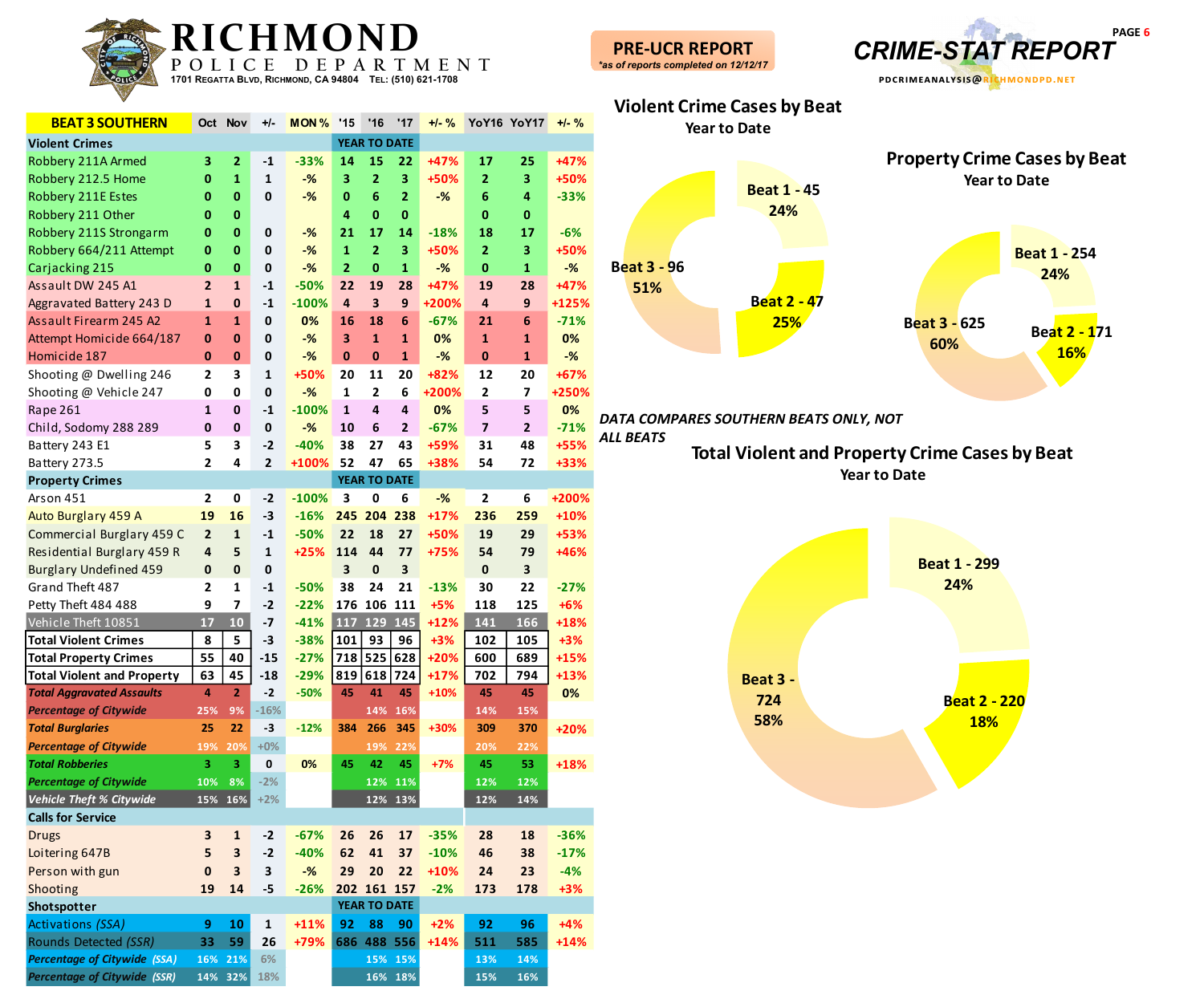



| P O                               |              | E<br>$\mathbf T$<br>E<br>MENT<br>A R<br>1701 REGATTA BLVD, RICHMOND, CA 94804 TEL: (510) 621-1708 |                               |                 |           |           |                |                |                |                |                |                                          |                |                    | <b>PRE-UCR REPORT</b><br>*as of reports completed on 12/12/17 |      |                     |                 | <b>CRIME-STAT REPORT</b><br>PDCRIMEANALYSIS@RICHMONDPD.NET |                                |          |                | <b>PAGE 7</b>                      |          |
|-----------------------------------|--------------|---------------------------------------------------------------------------------------------------|-------------------------------|-----------------|-----------|-----------|----------------|----------------|----------------|----------------|----------------|------------------------------------------|----------------|--------------------|---------------------------------------------------------------|------|---------------------|-----------------|------------------------------------------------------------|--------------------------------|----------|----------------|------------------------------------|----------|
| <b>CENTRAL PART 1 CRIMES</b>      |              |                                                                                                   | Jan Feb Mar Apr May Jun       |                 |           |           | Jul Aug        |                |                | Sep Oct Nov    |                | Month 2 year<br>%                        | avg            | <b>SD</b><br>(1SD) | Month vs<br>2yr avg %                                         | YTD. | <b>YTD</b>          | <b>YTD</b><br>% | <b>Previous</b>                                            | YoY 15-16 YoY 16-17<br>Current | YOY<br>% | Last 90        | Last 90<br><b>Previous Current</b> | L90<br>% |
| <b>VIOLENT CRIMES</b>             |              |                                                                                                   |                               |                 |           |           | <b>Monthly</b> |                |                |                |                |                                          |                |                    | <b>Quantiative statistics</b>                                 |      | <b>Year vs Year</b> |                 | 12 months vs 12 months                                     |                                |          | Last 90 days   |                                    |          |
| [211A] Armed Robbery              | 9            |                                                                                                   | 3                             | 8               | 5         |           |                |                |                | 6              | 3              | $-50%$                                   | 5              | $\overline{2}$     | $+25%$                                                        | 51   | 54                  | $+6%$           | 55                                                         | 60                             | $+9%$    | 12             | 10                                 | $-17%$   |
| [212.5] Home Robbery              |              |                                                                                                   |                               |                 |           |           |                |                | 0              | 1              | 0              | $-100%$                                  | $\mathbf 0$    | 1                  | +167%                                                         | 5    | 3                   | $-40%$          | 5                                                          | 4                              | $-20%$   | 1              | 1                                  | 0%       |
| [211E] Estes Robbery              |              | 0                                                                                                 | O                             |                 |           |           |                | 0              | 0              | 1              |                | 0%                                       | 0              | $\mathbf 0$        | $-100%$                                                       | 0    | 4                   | $-%$            | 0                                                          | 4                              | $-%$     | 0              | $\mathbf{2}$                       | $-%$     |
| [211] Other Robbery               | 0            | 0                                                                                                 | 0                             | 0               | 0         |           |                | 0              | 0              | 0              | 0              | $-%$                                     | $\mathbf 0$    | 0                  |                                                               | 0    | 0                   |                 | 0                                                          | 0                              |          | 0              | $\mathbf 0$                        |          |
| [211S] Strongarm Robbery          | 5            | 3                                                                                                 | 4                             | 5               | 5         |           |                | 3              | 5              | 5              | 8              | +60%                                     | 4              | $\overline{2}$     | $-29%$                                                        | 39   | 54                  | +38%            | 43                                                         | 58                             | +35%     | 14             | 18                                 | +29%     |
| [664/211] Attempted Robbery       | $\mathbf{0}$ | 1                                                                                                 |                               | ŋ               | 3         |           |                |                | 0              | $\mathbf 0$    | 0              | $-%$                                     | 1              | 1                  | +638%                                                         | 3    | 8                   | +167%           | 4                                                          | 9                              | +125%    | 4              | 0                                  | $-100%$  |
| [215] Carjacking                  | 0            |                                                                                                   |                               |                 |           |           |                |                |                | $\bf{0}$       | 0              | $-%$                                     | 1              | 1                  | $+20%$                                                        | 12   | 8                   | $-33%$          | 12                                                         | 8                              | $-33%$   | $\mathbf{2}$   | 1                                  | $-50%$   |
| [245 A1] Assault D. Weapon        |              |                                                                                                   |                               |                 |           | 10        |                |                |                | $\overline{2}$ | 8              | 800%                                     | 5              | $\overline{2}$     | $+6%$                                                         | 53   | 56                  | $+6%$           | 55                                                         | 58                             | $+5%$    | 22             | 16                                 | $-27%$   |
| [243 D] Aggravated Battery        | 0            |                                                                                                   |                               |                 |           |           |                |                |                | $\Omega$       | O              | $-%$                                     | 1              | 1                  | $+9%$                                                         | 12   | $\overline{7}$      | $-42%$          | 14                                                         | 8                              | $-43%$   | 3              | $\mathbf{1}$                       | $-67%$   |
| [245 A2] Assault with Firearm     | $\mathbf{2}$ |                                                                                                   |                               |                 |           |           |                |                |                | 4              | $\overline{2}$ | $-50%$                                   | 3              | $\overline{2}$     | $+4%$                                                         | 28   | 29                  | $+4%$           | 35                                                         | 34                             | $-3%$    | 9              | $\overline{\mathbf{z}}$            | $-22%$   |
| [664/187] Attempted Homicide      | 0            |                                                                                                   |                               |                 |           |           |                |                | 0              | 1              | 0              | $-100%$                                  | $\mathbf 0$    | 0                  | $-100%$                                                       | 3    | $\overline{2}$      | $-33%$          | 3                                                          | $\mathbf{2}$                   | $-33%$   | 1              | 1                                  | 0%       |
| [187] Homicide                    | O            |                                                                                                   |                               | Ω               |           |           |                |                | 0              | $\bf{0}$       | 1              | $-%$                                     | 0              | 1                  | +118%                                                         | 6    | 4                   | $-33%$          | 6                                                          | 5                              | $-17%$   | 1              | 1                                  | 0%       |
| [246] Shooting @ Dwelling         |              |                                                                                                   |                               |                 |           |           |                |                | 3              | 6              |                | $-33%$                                   | 4              | $\overline{2}$     | $+143%$                                                       | 33   | 44                  | +33%            | 37                                                         | 52                             | +41%     | 18             | 13                                 | $-28%$   |
| [247] Shooting @ Vehicle          | 0            |                                                                                                   |                               | O               |           |           |                |                | 0              | $\bf{0}$       |                | $-%$                                     | 1              | 1                  | $+41%$                                                        | 8    | 8                   | 0%              | 9                                                          | 8                              | $-11%$   | Δ              | 1                                  | $-75%$   |
| [261] Rape                        |              |                                                                                                   |                               |                 |           |           |                |                | n              | $\mathbf{1}$   | -1             | 0%                                       | 1              | 1                  | +100%                                                         | 11   | 12                  | $+9%$           | 11                                                         | 13                             | +18%     | 4              | $\overline{\mathbf{2}}$            | $-50%$   |
| [288, 289] Child, Sodomy          | 0            |                                                                                                   |                               | ŋ               |           |           |                |                | n              | $\Omega$       | 3              | $-%$                                     | 1              | 1                  | $-100%$                                                       | 13   | 14                  | $+8%$           | 13                                                         | 15                             | +15%     | 5              | 3                                  | $-40%$   |
| [243 E1] Domestic Battery         | з            |                                                                                                   |                               | $\overline{2}$  | 3         |           |                |                |                |                | 3              | $-25%$                                   | 5              | $\overline{2}$     | $+3%$                                                         | 62   | 42                  | $-32%$          | 68                                                         | 48                             | $-29%$   | 13             | 11                                 | $-15%$   |
| [273.5] Domestic Battery          | 5.           | 5                                                                                                 | 8                             | 10              | 6         | 8         |                | 8              | 5              |                | 12             | $+71%$                                   | 10             | Δ                  | $-7%$                                                         | 135  | 83                  | $-39%$          | 138                                                        | 94                             | $-32%$   | 25             | 24                                 | $-4%$    |
| <b>PROPERTY CRIMES</b>            |              |                                                                                                   |                               |                 |           |           | <b>Monthly</b> |                |                |                |                |                                          |                |                    | <b>Quantiative statistics</b>                                 |      | <b>Year vs Year</b> |                 | 12 months vs 12 months                                     |                                |          | Last 90 days   |                                    |          |
| $[451]$ Arson                     | 0            |                                                                                                   |                               |                 |           |           |                |                | 3              |                | $\mathbf{2}$   | +100%                                    | 1              | 1                  | +118%                                                         | 11   | 18                  | $+64%$          | 11                                                         | 22                             | +100%    | 6              | 6                                  | 0%       |
| [459A] Auto Burglary              | 16           | 9                                                                                                 | 9                             | 12              | 15        | 13        | 14             | 11             | 13             | 10             | 10             | 0%                                       | 14             | 4                  | $+1%$                                                         | 163  | 132                 | $-19%$          | 181                                                        | 151                            | $-17%$   | 38             | 33                                 | $-13%$   |
| [459C] Commercial Burglary        | 2            |                                                                                                   | 2                             | 2               | 2         |           |                | -1             | 0              | $\Omega$       | 0              | $-%$                                     | 1              | 1                  | $-23%$                                                        | 14   | 12                  | $-14%$          | 15                                                         | 16                             | $+7%$    | $\overline{2}$ | $\mathbf 0$                        | $-100%$  |
| [459R] Residential Burglary       |              |                                                                                                   | 6                             |                 | 11        |           |                | 10             | $\overline{2}$ | 3              |                | +133%                                    | 6              | 3                  | $-6%$                                                         | 75   | 69                  | $-8%$           | 83                                                         | 71                             | $-14%$   | 21             | 12                                 | $-43%$   |
| [459] Other Burglary              | 0            | O                                                                                                 |                               |                 | 0         |           |                | 0              | 0              | 0              | 0              | -%                                       | $\mathbf 0$    | 0                  |                                                               | 0    | 0                   |                 | 0                                                          | 0                              |          | $\mathbf 0$    | $\mathbf 0$                        | -%       |
| [487] Grand Theft                 | 3            |                                                                                                   |                               | ጸ               |           |           |                |                |                | 7              |                | $-71%$                                   | 4              | 2                  | $-47%$                                                        | 30   | 52                  | +73%            | 31                                                         | 59                             | +90%     | 11             | 13                                 | $+18%$   |
| [484G/488/484] Petty Theft        | 20.          | 12                                                                                                | 18                            | 13              | 18        | 23        | 24             | 17             | 18             | 15             | -13            | $-13%$                                   | 16             |                    | +53%                                                          | 157  | 191                 | $+22%$          | 168                                                        | 208                            | $+24%$   | 64             | 46                                 | $-28%$   |
| [10851] Vehicle Theft             | 29           |                                                                                                   | 32 21 41 23 14 31 17 28 40 21 |                 |           |           |                |                |                |                |                | $-48%$                                   | 26             |                    | $+18%$                                                        | 290  | 297                 | $+2%$           | 308                                                        | 322                            | $+5%$    | 62             | 89                                 | $+44%$   |
| <b>Total Violent Crimes</b>       | 23.          |                                                                                                   | 20 18 24 29                   |                 |           |           | 33 27          |                | 18 15 21 27    |                |                | $+29%$                                   | 22             | $\overline{a}$     | $+21%$                                                        | 236  | 255                 | $+8%$           | 256                                                        | 278                            | $+9%$    | 78             | 63                                 | $-19%$   |
| <b>Total Property Crimes</b>      | 74           | 68                                                                                                | 65                            | 83 78           |           |           | 61 81 62       |                |                | 68 76 55       |                | $-28%$                                   | 69             | 8                  | +18%                                                          | 740  | 771                 | $+4%$           | 295                                                        | 305                            | $+3%$    | 93             | 75                                 | $-19%$   |
| <b>Total Violent and Property</b> |              |                                                                                                   |                               |                 |           |           |                |                |                |                |                | 97 88 83 107 107 94 108 80 83 97 82 -15% | 91             | 10                 | +19%                                                          | 976  | 1,026               | $+5%$           | 424                                                        | 388                            | $-8%$    | <b>116</b>     | 96                                 | $-17%$   |
| <b>Total Aggravated Assaults</b>  | 6            | 5                                                                                                 | 8                             | 6               | 11        | <b>16</b> | 10             | <b>10</b>      | 8              | $\overline{7}$ | <b>11</b>      | $+57%$                                   | 9              | 3                  | $+9%$                                                         | 102  | 98                  | $-4%$           | 113                                                        | 107                            | $-5%$    | 36             | 26                                 | $-28%$   |
| <b>Total Burglaries</b>           | 22           | 20                                                                                                | <b>17</b>                     | 20 <sup>°</sup> | 28        | <b>18</b> | 21             | 22             | - 15           | <b>13</b>      | <b>17</b>      | $+31%$                                   | 22             | 5                  | $-3%$                                                         | 252  | 213                 | $-15%$          | 279                                                        | 238                            | $-15%$   | 61             | 45                                 | $-26%$   |
| <b>Total Robberies</b>            | 14           | 12 <sup>2</sup>                                                                                   | -8                            | 17              | <b>15</b> | <b>13</b> | 15             | 5              |                | 13             | 12             | $-8%$                                    | 11             |                    | +37%                                                          | 110  | 131                 | +19%            | <b>119</b>                                                 | 143                            | $+20%$   | 33             | 32                                 | $-3%$    |
| <b>CALLS FOR SERVICE</b>          |              |                                                                                                   |                               |                 |           |           | <b>Monthly</b> |                |                |                |                |                                          |                |                    | <b>Quantiative statistics</b>                                 |      | <b>Year vs Year</b> |                 | 12 months vs 12 months                                     |                                |          | Last 90 days   |                                    |          |
| <b>Drugs</b>                      | 3            | 8                                                                                                 | 8                             | 3               | 13        | 5         | 3              | $\overline{7}$ | 10             | 8              | $\overline{7}$ | $-13%$                                   | $\overline{7}$ | 3                  | $-59%$                                                        | 87   | 75                  | $-14%$          | 95                                                         | 81                             | $-15%$   | 15             | 25                                 | +67%     |
| Loitering 647B                    | 21           | 15                                                                                                | 18                            | 17              | 21        | 22        | 15             | 19             | 13             | 18             | 9              | $-50%$                                   | 15             | 5                  | $-0%$                                                         | 155  | 188                 | $+21%$          | 165                                                        | 196                            | +19%     | 56             | 40                                 | $-29%$   |
| Person with gun                   | 8            | 6                                                                                                 | 9                             | 5               | 5         | 5         | 5              | 4              | 3              | 6              | 5              | $-17%$                                   | 6              | 3                  | $-20%$                                                        | 76   | 61                  | $-20%$          | 80                                                         | 70                             | $-13%$   | 14             | 14                                 | 0%       |
|                                   |              |                                                                                                   |                               |                 |           |           |                |                |                |                |                |                                          |                |                    |                                                               |      |                     |                 |                                                            |                                |          |                |                                    |          |

| <b>Total Aggravated Assaults</b> |    |           |      |                    |           | 16             | <b>10</b> | <b>10</b>          |    |    | 11              | $+57%$ | q   |                 | +9%                           | 102   | 98                  | $-4%$  | 113   | 107                    | -5%    | 36           | 26                  | $-28%$ |
|----------------------------------|----|-----------|------|--------------------|-----------|----------------|-----------|--------------------|----|----|-----------------|--------|-----|-----------------|-------------------------------|-------|---------------------|--------|-------|------------------------|--------|--------------|---------------------|--------|
| <b>Total Burglaries</b>          | 22 | <b>20</b> | 17   | 20                 | 28        | 18             | 21        | 22                 |    | 13 | 17              | $+31%$ | 22  | 5               | $-3%$                         | 252   | 213                 | $-15%$ | 279   | 238                    | $-15%$ | 61           | 45                  | $-26%$ |
| <b>Total Robberies</b>           |    | 14 12     | $-8$ | $-17$              | <b>15</b> | <b>13</b>      | - 15      | - 51               |    | 13 | 12 <sup>2</sup> | $-8%$  | 11  | 3               | $+37%$                        | 110   | 131                 | $+19%$ | 119   | 143                    | $+20%$ | 33           | 32                  | $-3%$  |
|                                  |    |           |      |                    |           |                |           |                    |    |    |                 |        |     |                 |                               |       |                     |        |       |                        |        |              |                     |        |
| <b>CALLS FOR SERVICE</b>         |    |           |      |                    |           | <b>Monthly</b> |           |                    |    |    |                 |        |     |                 | <b>Quantiative statistics</b> |       | <b>Year vs Year</b> |        |       | 12 months vs 12 months |        | Last 90 days |                     |        |
| <b>Drugs</b>                     | 3  |           | 8    |                    | 13        |                |           |                    | 10 | 8  |                 | $-13%$ |     | 3               | $-59%$                        | 87    | 75                  | $-14%$ | 95    | 81                     | $-15%$ | 15           | 25                  | $+67%$ |
| Loitering 647B                   | 21 | 15        | 18   | 17                 | 21        | 22             | 15        | 19                 | 13 | 18 | 9               | $-50%$ | 15  | 5.              | $-0%$                         | 155   | 188                 | $+21%$ | 165   | 196                    | $+19%$ | 56           | 40                  | $-29%$ |
| Person with gun                  | 8  | 6.        | 9    |                    | 5.        |                |           | 4                  | 3  | 6  | 5.              | $-17%$ | 6   | 3               | $-20%$                        | 76    | 61                  | $-20%$ | 80    | 70                     | $-13%$ | 14           | 14                  | 0%     |
| Shooting                         | 44 | 24        | 24   | 29                 | 36        | 46             | 59        | 35                 | 24 | 41 | 38              | $-7%$  | 39  | 12 <sup>2</sup> | $+51%$                        | 414   | 400                 | $-3%$  | 477   | 460                    | $-4%$  | 140          | 103                 | $-26%$ |
| <b>SHOTSPOTTER</b>               |    |           |      |                    |           | <b>Monthly</b> |           |                    |    |    |                 |        |     |                 | <b>Quantiative statistics</b> |       | Year vs Year        |        |       | 12 months vs 12 months |        |              | <b>Last 90 days</b> |        |
| Activations                      | 31 | 23        | 13   | 24                 | 28        | 23             | 32        | 18                 | 20 | 34 | 23              | $-32%$ | 27  | 9               | $+20%$                        | 291   | 269                 | $-8%$  | 335   | 305                    | $-9%$  | 73           | 77                  | $+5%$  |
| Rounds Detected                  |    |           |      | 152 115 52 115 127 |           |                |           | 90 247 117 106 144 |    |    | 91              | $-37%$ | 140 | 63              | $+76%$                        | 1,504 | 1,356               | $-10%$ | 1,745 | 1,618                  | $-7%$  | 454          | 341                 | $-25%$ |
|                                  |    |           |      |                    |           |                |           |                    |    |    |                 |        |     |                 |                               |       |                     |        |       |                        |        |              |                     |        |
|                                  |    |           |      |                    |           |                |           |                    |    |    |                 |        |     |                 |                               |       |                     |        |       |                        |        |              |                     |        |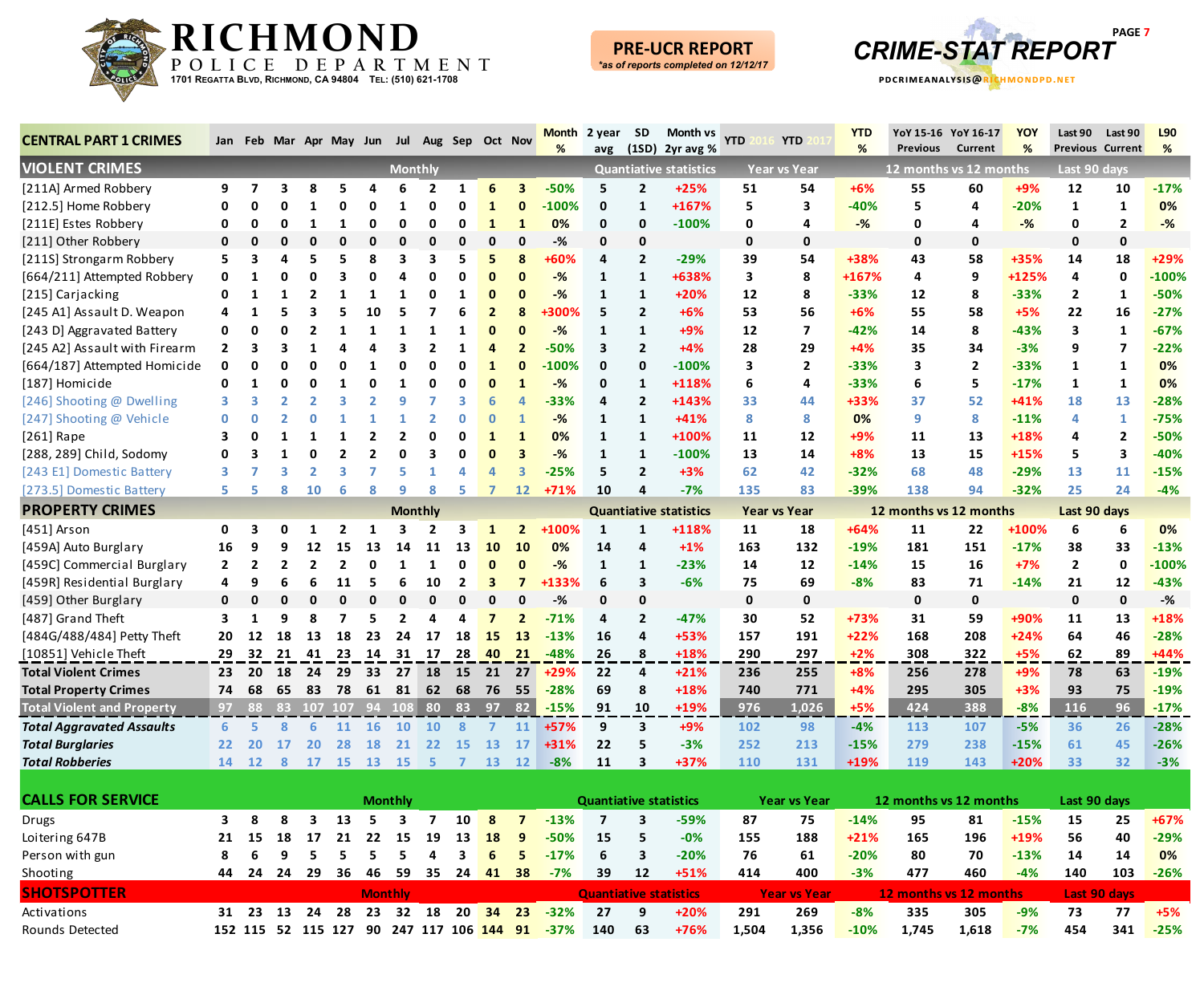



**BEAT 4 CENTRAL Oct Nov +/- MON % '15 '16 '17 +/- % YoY16 YoY17 +/- % Violent Crimes** Robbery 211A Armed **4 1 -3 -75% 2 2 2 6 2 0 -23% 2 7 2 3 -15%** Robbery 212.5 Home **0 0 0 -% 0 1 1 0 % 1 1 0 %** Robbery 211 Estes **0 1 1 -% 0 0 1 -% 0 1 -%** Robbery 211 Other **0 0 2 0 0 0 0** Robbery 211S Strongarm **1 7 6 +600% 1 2 1 2 2 7 +125% 1 5 2 9 +93%** Robbery 664/211 Attempt **0 0 0 -% 1 2 0 -100% 2 0 -100%** Carjacking 215 **0 0 0 -% 1 2 2 0 % 2 2 0 %** Assault DW 245 A1 **1 1 0 0 % 2 0 1 2 1 3 +8% 1 2 1 3 +8%** Aggravated Battery 243 D **0 0 0 -% 4 2 1 -50% 4 2 -50%** Assault Firearm 245 A2 **1 1 0 0 % 2 2 5 +150% 5 5 0 %** Attempt Homicide 664/187 **0 0 0 -% 1 0 0 -% 0 0 -%** Homicide 187 **0 0 0 -% 1 0 0 -% 0 0 -%** Shooting @ Dwelling 246 **4 0 -4 -100% 6 1 0 1 6 +60% 1 1 1 9 +73%** Shooting @ Vehicle 247 **0 0 0 -% 5 2 4 +100% 3 4 +33%** Rape 261 **1 0 -1 -100% 3 5 6 +20% 5 7 +40%** Child, Sodomy 288 289 **0 0 0 -% 1 6 4 -33% 6 5 -17%** Battery 243 E1 **1 1 0 0 % 1 2 2 1 1 1 -48% 2 1 1 2 -43%** Battery 273.5 **3 3 0 0 % 2 3 3 5 1 9 -46% 3 6 2 2 -39% Property Crimes** Arson 451 **1 0 -1 -100% 3 4 8 +100% 4 8 +100%** Auto Burglary 459 A **5 1 -4 -80% 3 5 3 4 2 9 -15% 3 7 3 5 -5%** Commercial Burglary 459 C **0 0 0 -% 8 9 1 -89% 1 3 1 -92%** Residential Burglary 459 R **0 1 1 -% 2 8 1 8 2 3 +28% 2 0 2 4 +20%** Burglary Undefined 459 **0 0 0 0 0 0 0 0** Grand Theft 487 **1 0 -1 -100% 8 8 1 4 +75% 8 1 6 +100%** Petty Theft 484 488 **3 4 1 +33% 3 8 3 9 5 7 +46% 4 1 5 8 +41%** Vehicle Theft 10851 **1 8 7 -11 -61% 111 120 112 -7% 136 124 -9% Total Violent Crimes 8 1 1 3 +38% 7 0 7 0 8 0 +14% 7 9 8 8 +11% Total Property Crimes 2 8 1 3 -15 -54% 231 232 244 +5% 259 266 +3% Total Violent and Property 3 6 2 4 -12 -33% 301 302 324 +7% 338 354 +5%** *Total Aggravated Assaults* **2 2 0 0% 28 16 19 +19% 21 20 -5%** *Percentage of Citywide* **13% 9 % -4% 6 % 7 % 7 % 7 %** *Total Burglaries* **5 2 - 3 -60% 71 61 53 -13% 70 60 -14%** *Percentage of Citywide* **4 % 2 % -2% 4 % 3 % 4 % 4 %** *Total Robberies* **5 9 4 +80% 38 43 51 +19% 47 56 +19%** *Percentage of Citywide* **17% 25% +8% 12% 13% 12% 13%** *Vehicle Theft % Citywide* **15% 11% -4% 11% 10% 11% 10% Calls for Service** Drugs **1 2 1 +100% 1 1 9 9 0 % 1 0 9 -10%** Loitering 647B **4 1 -3 -75% 3 2 3 2 2 1 -34% 3 4 2 3 -32%** Person with gun **2 0 -2 -100% 1 9 1 6 2 0 +25% 1 6 2 3 +44%** Shooting **1 3 1 3 0 0 % 128 110 119 +8% 131 136 +4% Shotspotter** Activations *(SSA)* **1 2 8 -4 -33% 9 9 6 4 7 9 +23% 7 8 8 9 +14%** Rounds Detected *(SSR)* **5 6 1 5 -41 -73% 503 258 328 +27% 337 414 +23%** *Percentage of Citywide (SSA)* **21% 17% -4% 11% 13% 11% 13%** *Percentage of Citywide (SSR)* **23% 8 % -15% 9 % 10% 10% 11% YEAR TO DATE YEAR TO DATE YEAR TO DATE**

| <b>BEAT 5 CENTRAL</b>                      | Oct            | <b>Nov</b>              | +/-          | <b>MON%</b> | '15            | '16                                | '17            | $+/-$ %        |                         | <b>YoY16 YoY17</b>      | $+/-$ %        |
|--------------------------------------------|----------------|-------------------------|--------------|-------------|----------------|------------------------------------|----------------|----------------|-------------------------|-------------------------|----------------|
| <b>Violent Crimes</b>                      |                |                         |              |             |                | <b>YEAR TO DATE</b>                |                |                |                         |                         |                |
| Robbery 211A Armed                         | 1              | $\mathbf{1}$            | 0            | 0%          | 13             | 10                                 | 16             | +60%           | 10                      | 17                      | +70%           |
| Robbery 212.5 Home                         | 0              | $\bf{0}$                | $\mathbf 0$  | $-%$        | $\mathbf{2}$   | $\overline{2}$                     | $\pmb{0}$      | $-100%$        | $\overline{2}$          | $\mathbf{0}$            | $-100%$        |
| Robbery 211 Estes                          | 0              | 0                       | 0            | $-%$        | 0              | $\bf{0}$                           | 0              | -%             | $\bf{0}$                | 0                       | $-$ %          |
| Robbery 211 Other                          | 0              | $\bf{0}$                | 0            |             | $\mathbf{1}$   | $\bf{0}$                           | $\mathbf{0}$   |                | $\bf{0}$                | 0                       |                |
| Robbery 211S Strongarm                     | 2              | $\bf{0}$                | $-2$         | $-100%$     | 4              | 5                                  | 4              | $-20%$         | 5                       | 6                       | +20%           |
| Robbery 664/211 Attempt                    | 0              | 0                       | 0            | $-%$        | $\mathbf{1}$   | $\mathbf{1}$                       | $\overline{2}$ | +100%          | $\mathbf{1}$            | 2                       | +100%          |
| Carjacking 215                             | 0              | 1                       | 1            | $-%$        | $\overline{2}$ | 3                                  | $\overline{2}$ | $-33%$         | 3                       | $\overline{2}$          | $-33%$         |
| Assault DW 245 A1                          | $\mathbf{1}$   | $\mathbf{1}$            | 0            | 0%          | 10             | 15                                 | 15             | 0%             | 16                      | 15                      | $-6%$          |
| Aggravated Battery 243 D                   | $\mathbf{0}$   | 0                       | 0            | $-$ %       | $\mathbf{1}$   | $\overline{\mathbf{4}}$            | $\mathbf{1}$   | $-75%$         | $\overline{\mathbf{4}}$ | $\mathbf{1}$            | $-75%$         |
| Assault Firearm 245 A2                     | $\overline{2}$ | $\bf{0}$                | $-2$         | $-100%$     | 14             | 12                                 | 11             | $-8%$          | 13                      | 12                      | $-8%$          |
| Attempt Homicide 664/187                   | $\bf{0}$       | $\bf{0}$                | $\mathbf 0$  | $-%$        | $\mathbf{1}$   | $\overline{2}$                     | $\mathbf{1}$   | $-50%$         | $\overline{2}$          | $\mathbf{1}$            | $-50%$         |
| Homicide 187                               | $\mathbf{0}$   | 1                       | 1            | $-%$        | $\mathbf{1}$   | 4                                  | $\overline{2}$ | $-50%$         | 4                       | $\overline{2}$          | $-50%$         |
| Shooting @ Dwelling 246                    | $\overline{2}$ | 3                       | 1            | +50%        | 12             | 9                                  | 17             | +89%           | 10                      | 21                      | +110%          |
| Shooting @ Vehicle 247                     | 0              | 1                       | 1            | $-%$        | 5              | 6                                  | 1              | $-83%$         | 6                       | 1                       | $-83%$         |
| Rape 261                                   | 0              | $\mathbf 0$             | $\mathbf 0$  | $-%$        | 3              | 3                                  | $\mathbf{1}$   | $-67%$         | 3                       | 1                       | $-67%$         |
| Child, Sodomy 288 289                      | 0              | 1                       | 1            | $-%$        | 8              | 3                                  | $\overline{2}$ | $-33%$         | 3                       | $\overline{\mathbf{c}}$ | $-33%$         |
| Battery 243 E1                             | $\overline{2}$ | $\overline{2}$          | $\mathbf 0$  | 0%          | 23             | 27                                 | 15             | $-44%$         | 28                      | 17                      | $-39%$         |
| Battery 273.5                              | 1              | $\mathbf{1}$            | $\mathbf 0$  | 0%          | 24             | 40                                 | 22             | $-45%$         | 40                      | 23                      | $-43%$         |
| <b>Property Crimes</b>                     |                |                         |              |             |                | <b>YEAR TO DATE</b>                |                |                |                         |                         |                |
| Arson 451                                  | 0              | $\mathbf{1}$            | 1            | $-$ %       | 4              | 4                                  | 3              | $-25%$         | 4                       | 6                       | +50%           |
| Auto Burglary 459 A                        | 3              | $\overline{2}$          | $-1$         | $-33%$      | 25             | 24                                 | 28             | $+17%$         | 28                      | 29                      | $+4%$          |
| Commercial Burglary 459 C                  | $\pmb{0}$      | $\mathbf 0$             | 0            | $-%$        | 3              | $\mathbf 0$                        | 4              | $-$ %          | $\mathbf 0$             | $\overline{7}$          | $-%$           |
| Residential Burglary 459 R                 | 1              | $\mathbf{1}$            | 0            | 0%          | 22             | 26                                 | 21             | $-19%$         | 27                      | 22                      | $-19%$         |
| <b>Burglary Undefined 459</b>              | 0              | 0                       | 0            |             | $\mathbf{1}$   | $\mathbf{0}$                       | $\mathbf 0$    |                | $\pmb{0}$               | $\pmb{0}$               |                |
| Grand Theft 487                            | $\overline{2}$ | 1                       | $-1$         | $-50%$      | $\overline{7}$ | 9                                  | 15             | $+67%$         | 9                       | 16                      | +78%           |
| Petty Theft 484 488                        | 3              | 4                       | $\mathbf{1}$ | +33%        | 47             | 36                                 | 34             | $-6%$          | 40                      | 39                      | $-3%$          |
| Vehicle Theft 10851                        | 10             | $\overline{\mathbf{5}}$ | $-5$         | $-50%$      | 66             | 75                                 | 75             | 0%             | 78                      | 82                      | $+5%$          |
| <b>Total Violent Crimes</b>                | 6              | 5                       | $-1$         | $-120%$     | 61             | 64                                 | 57             | $-11%$         | 66                      | 61                      | $-8%$          |
| <b>Total Property Crimes</b>               | 19             | 14                      | $-5$         | $-26%$      | 175            | 174                                | 180            | $+3%$          | 186                     | 201                     | $+8%$          |
| <b>Total Violent and Property</b>          | 25             | 19                      | $-6$         | $-24%$      | 236            | 238                                | 237            | $-0%$          | 252                     | 262                     | $+4%$          |
| <b>Total Aggravated Assaults</b>           | 3              | 2                       | $-1$         | $-33%$      | 27             | 37                                 | 30             | $-19%$         | 39                      | 31                      | $-21%$         |
| <b>Percentage of Citywide</b>              | 19%            | 9%                      | $-10%$       |             |                | 13%                                | 10%            |                | 12%                     | 10%                     |                |
| <b>Total Burglaries</b>                    | 4              | з                       | $-1$         | $-25%$      | 51             | 50                                 | 53             | $+6%$          | 55                      | 58                      | $+5%$          |
| <b>Percentage of Citywide</b>              | 3%             | 3%                      | $-0%$        |             |                | 4%                                 | 3%             |                | 4%                      | 3%                      |                |
| <b>Total Robberies</b>                     | 3              | $\overline{2}$          | $-1$         | $-33%$      | 23             | 21                                 | 24             | $+14%$         | 21                      | 27                      | +29%           |
| <b>Percentage of Citywide</b>              | 10%            | 6%                      | $-5%$        |             |                | 6%                                 | 6%             |                | 6%                      | 6%                      |                |
| <b>Vehicle Theft % Citywide</b>            | 9%             | 8%                      | $-0%$        |             |                | 7%                                 | 7%             |                | 6%                      | 7%                      |                |
| <b>Calls for Service</b>                   |                |                         |              |             |                |                                    |                |                |                         |                         |                |
| <b>Drugs</b>                               | 2              | $\mathbf{1}$            | $-1$         | $-50%$      | 29             | 26                                 | 27             | $+4%$          | 26                      | 30                      | $+15%$         |
| Loitering 647B                             | 4              | $\mathbf{1}$            | $-3$         | $-75%$      | 51             | 44                                 | 46             | $+5%$          | 46                      | 47                      | $+2%$          |
| Person w/ Gun<br><b>Shooting</b>           | $\bf{0}$       | $\mathbf{2}$            | $\mathbf{2}$ | $-$ %       | 12             | 26                                 | 12             | $-54%$         | 28                      | 13                      | $-54%$         |
|                                            | 19             | 16                      | $-3$         | $-16%$      |                | 181 163 149                        |                | $-9%$          | 192                     | 172                     | $-10%$         |
| <b>Shotspotter</b>                         |                |                         |              |             |                | <b>YEAR TO DATE</b><br>113 118 128 |                |                |                         |                         |                |
| Activations (SSA)<br>Rounds Detected (SSR) | 18<br>74       | 12<br>64                | -6<br>$-10$  | $-33%$      |                | 602 693 688                        |                | $+8%$<br>$-1%$ | 137<br>804              | 144<br>816              | $+5%$<br>$+1%$ |
| <b>Percentage of Citywide (SSA)</b>        | 31%            | 26%                     | $-6%$        | $-14%$      |                |                                    | 20% 21%        |                | 20%                     | 21%                     |                |
| <b>Percentage of Citywide (SSR)</b>        |                | 30% 34%                 | 4%           |             |                |                                    | 23% 22%        |                | 23%                     | 22%                     |                |
|                                            |                |                         |              |             |                |                                    |                |                |                         |                         |                |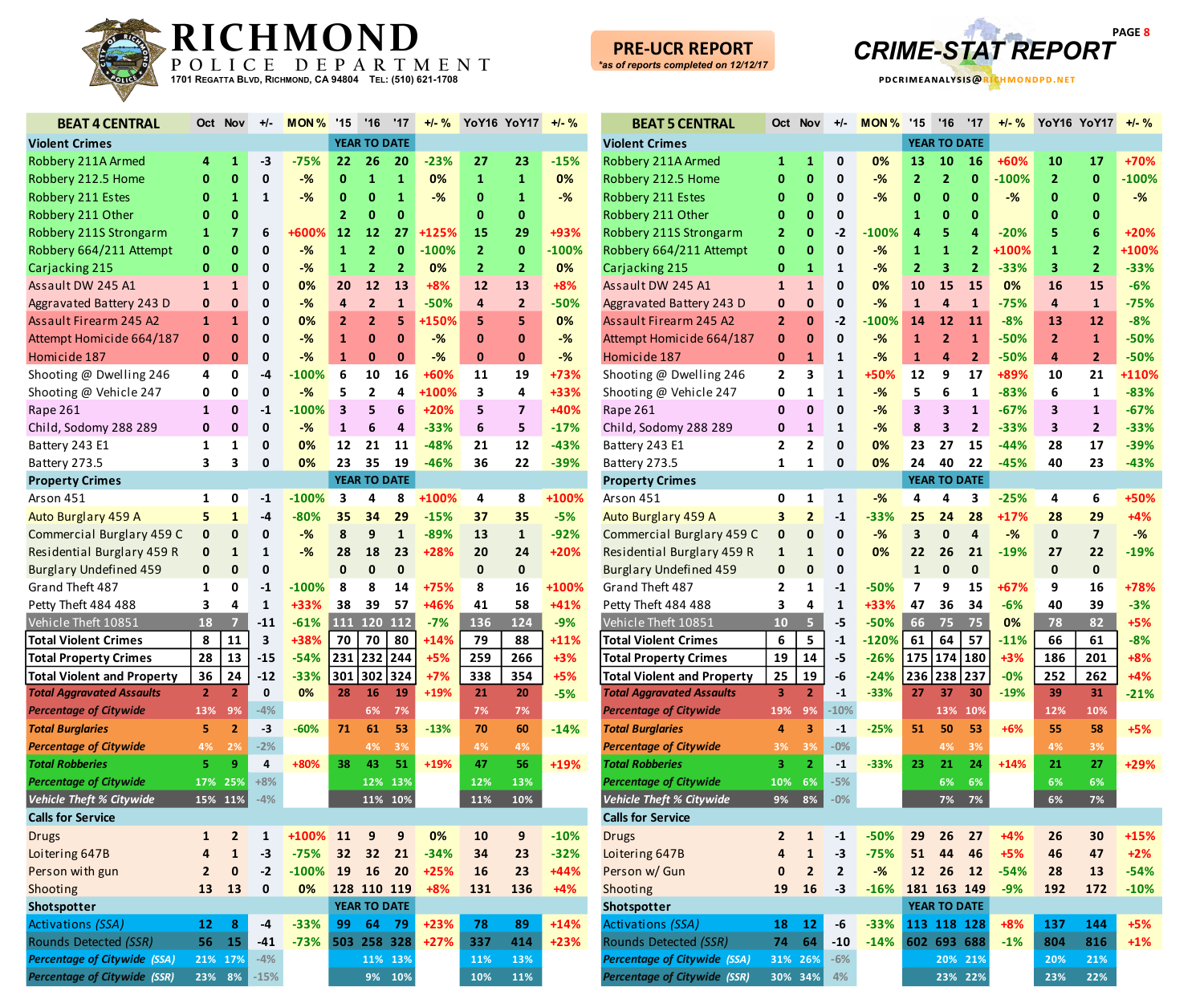

| <b>BEAT 6 CENTRAL</b>               |                         | Oct Nov                 | +/-         | MON%           | '15                     | '16                     | '17                     | $+1 - %$ |                         | YoY16 YoY17    | $+1 - \%$      |                  |
|-------------------------------------|-------------------------|-------------------------|-------------|----------------|-------------------------|-------------------------|-------------------------|----------|-------------------------|----------------|----------------|------------------|
| <b>Violent Crimes</b>               |                         |                         |             |                |                         | <b>YEAR TO DATE</b>     |                         |          |                         |                |                |                  |
| Robbery 211A Armed                  | 1                       | $\mathbf 1$             | 0           | 0%             | 21                      | 15                      | 17                      | $+13%$   | 18                      | 19             | $+6%$          |                  |
| Robbery 212.5 Home                  | 1                       | $\bf{0}$                | $-1$        | $-100%$        | $\bf{0}$                | $\overline{2}$          | $\overline{2}$          | 0%       | $\overline{2}$          | 3              | +50%           |                  |
| Robbery 211 Estes                   | 1                       | 1                       | $\mathbf 0$ | 0%             | 0                       | 0                       | 4                       | $-%$     | 0                       | 4              | $-%$           |                  |
| Robbery 211 Other                   | 0                       | $\bf{0}$                |             |                | $\mathbf 0$             | $\pmb{0}$               | 0                       |          | $\bf{0}$                | 0              |                |                  |
| Robbery 211S Strongarm              | 2                       | $\mathbf{1}$            | $-1$        | $-50%$         | 20                      | 22                      | 23                      | $+5%$    | 23                      | 23             | 0%             |                  |
| Robbery 664/211 Attempt             | 0                       | $\mathbf{0}$            | 0           | $-%$           | 1                       | $\mathbf{0}$            | 6                       | $-%$     | $\mathbf{1}$            | $\overline{7}$ | +600%          | Beat 6           |
| Carjacking 215                      | 0                       | $\bf{0}$                | 0           | $-%$           | 8                       | $\overline{\mathbf{z}}$ | 5                       | $-29%$   | $\overline{\mathbf{z}}$ | 5              | $-29%$         | 45%              |
| Assault DW 245 A1                   | $\bf{0}$                | 5                       | 5           | $-\frac{9}{6}$ | 19                      | 26                      | 22                      | $-15%$   | 27                      | 24             | $-11%$         |                  |
| Aggravated Battery 243 D            | 0                       | $\mathbf{0}$            | 0           | $-%$           | 8                       | 6                       | 5                       | $-17%$   | $\boldsymbol{6}$        | 5              | $-17%$         |                  |
| Assault Firearm 245 A2              | 1                       | $\mathbf{1}$            | 0           | 0%             | 9                       | 14                      | 13                      | $-7%$    | 17                      | 17             | 0%             |                  |
| Attempt Homicide 664/187            | $\mathbf{1}$            | $\bf{0}$                | $-1$        | $-100%$        | $\mathbf{0}$            | $\mathbf{1}$            | $\mathbf{1}$            | 0%       | 1                       | $\mathbf{1}$   | 0%             |                  |
| Homicide 187                        | 0                       | $\bf{0}$                | $\pmb{0}$   | $-$ %          | $\overline{2}$          | $\overline{2}$          | $\mathbf{2}$            | 0%       | $\overline{2}$          | $\overline{2}$ | 0%             |                  |
| Shooting @ Dwelling 246             | $\mathbf 0$             | 1                       | 1           | $-$ %          | 11                      | 14                      | 11                      | $-21%$   | 16                      | 12             | $-25%$         |                  |
| Shooting @ Vehicle 247              | 0                       | 0                       | 0           | $-%$           | $\overline{2}$          | 0                       | 3                       | $-%$     | 0                       | 3              | $-\frac{9}{6}$ |                  |
| Rape 261                            | 0                       | $\mathbf{1}$            | 1           | $-%$           | $\overline{\mathbf{3}}$ | 3                       | 5                       | +67%     | 3                       | 5              | +67%           | <b>DATA CON</b>  |
| Child, Sodomy 288 289               | 0                       | $\mathbf{2}$            | 2           | $-%$           | 8                       | 4                       | 8                       | +100%    | 4                       | 8              | +100%          |                  |
| Battery 243 E1                      | 1                       | 1                       | 0           | 0%             | 27                      | 14                      | 17                      | $+21%$   | 19                      | 20             | $+5%$          | <b>ALL BEATS</b> |
| Battery 273.5                       | 3                       | 8                       | 5           | +167%          | 60                      | 60                      | 41                      | $-32%$   | 62                      | 48             | $-23%$         |                  |
| <b>Property Crimes</b>              |                         |                         |             |                |                         | <b>YEAR TO DATE</b>     |                         |          |                         |                |                |                  |
| Arson 451                           | 0                       | $\mathbf{1}$            | 1           | $-%$           | $\mathbf{1}$            | 3                       | 7                       | +133%    | 3                       | 8              | +167%          |                  |
| Auto Burglary 459 A                 | $\overline{2}$          | $\overline{\mathbf{z}}$ | 5           | +250%          | 77                      | 105                     | 73                      | $-30%$   | 114                     | 86             | $-25%$         |                  |
| Commercial Burglary 459 C           | $\pmb{0}$               | $\mathbf 0$             | 0           | $-$ %          | 12                      | 5                       | $\overline{\mathbf{z}}$ | +40%     | 5                       | 8              | +60%           |                  |
| Residential Burglary 459 R          | $\mathbf{2}$            | 5                       | 3           | +150%          | 29                      | 31                      | 23                      | $-26%$   | 36                      | 24             | $-33%$         |                  |
| <b>Burglary Undefined 459</b>       | 0                       | $\mathbf 0$             | 0           |                | $\mathbf{1}$            | $\mathbf{0}$            | $\pmb{0}$               |          | $\bf{0}$                | 0              |                |                  |
| Grand Theft 487                     | 3                       | 1                       | $-2$        | $-67%$         | 22                      | 13                      | 23                      | $+77%$   | 14                      | 27             | +93%           |                  |
| Petty Theft 484 488                 | 9                       | 5                       | -4          | $-44%$         | 123                     | 82                      | 97                      | +18%     | 87                      | 107            | $+23%$         |                  |
| Vehicle Theft 10851                 | 12                      | $\overline{9}$          | $-3$        | $-25%$         | 109                     | 95                      | 110                     | $+16%$   | 101                     | 121            | $+20%$         |                  |
| <b>Total Violent Crimes</b>         | $\overline{\mathbf{z}}$ | 12                      | 5           | $+71%$         | 99                      |                         | $102$ 113               | $+11%$   | 111                     | 123            | $+11%$         |                  |
| <b>Total Property Crimes</b>        | 28                      | 28                      | $\pmb{0}$   | 0%             |                         | 374 334 340             |                         | $+2%$    | 360                     | 381            | $+6%$          |                  |
| <b>Total Violent and Property</b>   | 35                      | 40                      | 5           | $+14%$         | 473                     |                         | 436 453                 | $+4%$    | 471                     | 504            | $+7%$          |                  |
| <b>Total Aggravated Assaults</b>    | $\overline{2}$          | 6                       | 4           | +200%          | 38                      | 49                      | 43                      | $-12%$   | 53                      | 49             | $-8%$          |                  |
| <b>Percentage of Citywide</b>       | 13%                     | 26%                     | $+14%$      |                |                         | 17%                     | 15%                     |          | 17%                     | 16%            |                |                  |
| <b>Total Burglaries</b>             | 4                       | 12                      | 8           | +200%          | 119                     | 141                     | 103                     | $-27%$   | 155                     | 118            | $-24%$         |                  |
| <b>Percentage of Citywide</b>       | 3%                      | 11%                     | $+8%$       |                |                         | 10%                     | 7%                      |          | 10%                     | 7%             |                |                  |
| <b>Total Robberies</b>              | 5                       | 3                       | $-2$        | $-40%$         | 50                      | 46                      | 57                      | $+24%$   | 51                      | 61             | $+20%$         |                  |
| <b>Percentage of Citywide</b>       | 17%                     | 8%                      | $-9%$       |                |                         | 13%                     | 14%                     |          | 13%                     | 14%            |                |                  |
| Vehicle Theft % Citywide            |                         | 10% 15%                 | $+4%$       |                |                         | 9%                      | 10%                     |          | 8%                      | 10%            |                |                  |
| <b>Calls for Service</b>            |                         |                         |             |                |                         |                         |                         |          |                         |                |                |                  |
| <b>Drugs</b>                        | 5                       | $\overline{\mathbf{4}}$ | $-1$        | $-20%$         | 69                      | 52                      | 39                      | $-25%$   | 59                      | 43             | $-27%$         |                  |
| Loitering 647B                      | 10                      | 8                       | $-2$        | $-20%$         | 129                     | 76                      | 100                     | +32%     | 81                      | 105            | +30%           |                  |
| Person w/ Gun                       | 4                       | 3                       | $-1$        | $-25%$         | 30                      | 33                      | 26                      | $-21%$   | 33                      | 31             | $-6%$          |                  |
| Shooting                            | 9                       | $\mathbf{9}$            | 0           | 0%             |                         | 164 151 131             |                         | $-13%$   | 166                     | 152            | $-8%$          |                  |
| Shotspotter                         |                         |                         |             |                |                         | <b>YEAR TO DATE</b>     |                         |          |                         |                |                |                  |
| Activations (SSA)                   | 4                       | 3                       | $-1$        | $-25%$         |                         | 123 109 62              |                         | $-43%$   | 120                     | 72             | $-40%$         |                  |
| Rounds Detected (SSR)               | 14                      | 12                      | $-2$        | $-14%$         |                         | 641 553 340             |                         | $-39%$   | 604                     | 388            | $-36%$         |                  |
| <b>Percentage of Citywide (SSA)</b> | 7%                      | 6%                      | $-1%$       |                |                         |                         | 18% 10%                 |          | 18%                     | 10%            |                |                  |

*Percentage of Citywide (SSR)* **6 % 6 % 1% 19% 11% 18% 10%**

*\*as of reports completed on 12/12/17*



### **Violent Crime Cases by Beat Year to Date**



*DATA COMPARES CENTRAL BEATS ONLY, NOT* 

**Total Violent and Property Crime Cases by Beat Year to Date**

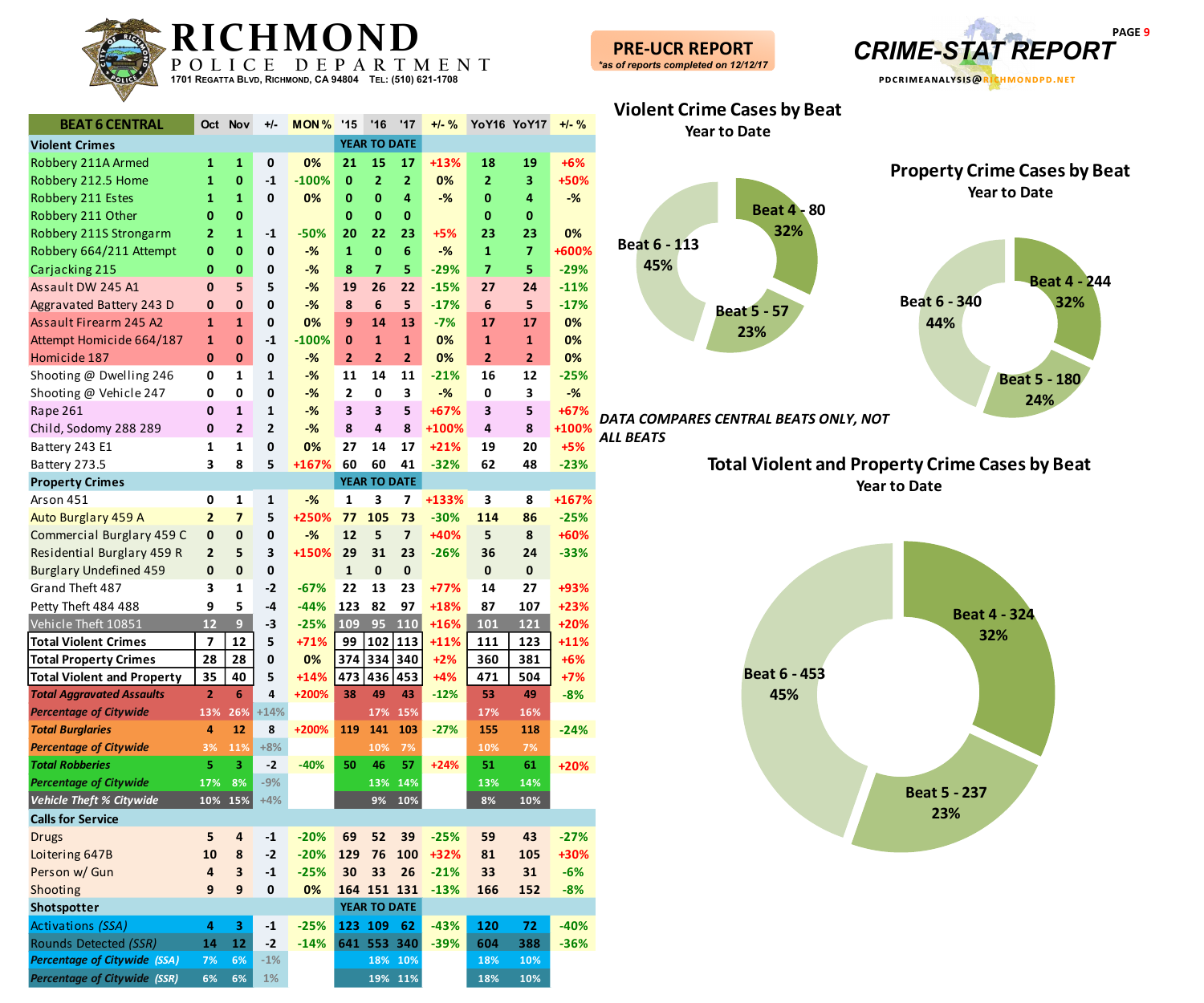



| <b>NORTHERN PART 1 CRIMES</b>     |              |                | Jan Feb Mar Apr May Jun Jul Aug Sep Oct Nov |                         |              |    |                |                |              |           |                  | Month                                 | 2 year         | <b>SD</b>    | Month vs                                           | <b>YTD</b>              | <b>YTD</b>          | <b>YTD</b><br>% | <b>Previous</b> | YoY 15-16 YoY 16-17<br>Current | <b>YOY</b> | Last 90<br><b>Previous Current</b> | Last 90        | L90     |
|-----------------------------------|--------------|----------------|---------------------------------------------|-------------------------|--------------|----|----------------|----------------|--------------|-----------|------------------|---------------------------------------|----------------|--------------|----------------------------------------------------|-------------------------|---------------------|-----------------|-----------------|--------------------------------|------------|------------------------------------|----------------|---------|
| <b>VIOLENT CRIMES</b>             |              |                |                                             |                         |              |    | <b>Monthly</b> |                |              |           |                  | %                                     | avg            |              | $(1SD)$ 2yr avg %<br><b>Quantiative statistics</b> |                         | Year vs Year        |                 |                 | 12 months vs 12 months         | %          | Last 90 days                       |                | %       |
| [211A] Armed Robbery              | 5.           | 7              |                                             |                         | 10           | 7  | з              |                |              |           |                  | $-43%$                                | 5              | 2            | $+51%$                                             | 40                      | 59                  | +48%            | 46              | 65                             | $+41%$     | 14                                 | 12             | $-14%$  |
| [212.5] Home Robbery              | 1            | n              | 0                                           |                         |              |    | 0              |                |              |           | O                | $-100%$                               | 1              | 1            | $-100%$                                            | 6                       | 6                   | 0%              | 6               | 6                              | 0%         | 3                                  | 1              | $-67%$  |
| [211E] Estes Robbery              | $\mathbf{2}$ | $\mathbf{2}$   | 0                                           | -1                      | -1           | 1  | 2              |                |              | O         |                  | $-%$                                  | 1              | 1            | $+20%$                                             | 7                       | 12                  |                 | 8               | 12                             | +50%       | 4                                  | $\overline{2}$ | $-50%$  |
| [211] Other Robbery               | 0            | 0              | O                                           | 0                       | n            |    | 0              | በ              |              | O         |                  | -%                                    | 0              | 0            |                                                    | $\mathbf 0$             | 0                   |                 | $\mathbf 0$     | 0                              |            | 0                                  | 0              |         |
| [211S] Strongarm Robbery          |              | $\overline{2}$ |                                             |                         | 5            |    | 10             |                |              |           |                  | +100%                                 | 5              | 2            | $+25%$                                             | 51                      | 52                  | $+2%$           | 54              | 61                             | $+13%$     | 19                                 | 13             | $-32%$  |
| [664/211] Attempted Robbery       | $\mathbf{2}$ | ი              |                                             |                         |              |    |                |                |              |           |                  | +100%                                 | 1              | 1            | +50%                                               | $\overline{2}$          | 13                  | +550%           | 3               | 13                             | +333%      | 3                                  | 4              | +33%    |
| [215] Carjacking                  |              |                |                                             |                         |              |    |                |                |              |           |                  | $-%$                                  | 1              | 1            | +33%                                               | 10                      | 8                   | $-20%$          | 10              | 8                              | $-20%$     | 2                                  | $\overline{2}$ | 0%      |
| [245 A1] Assault D. Weapon        |              |                |                                             |                         |              |    |                |                |              |           |                  | $-50%$                                | 4              | 2            | +89%                                               | 42                      | 43                  | $+2%$           | 45              | 44                             | $-2%$      | 16                                 | 9              | $-44%$  |
| [243 D] Aggravated Battery        | $\mathbf{2}$ | 0              |                                             |                         |              | O  |                |                |              |           |                  | $-100\%$                              | 1              | 1            | $-100%$                                            | 18                      | 14                  | $-22%$          | 18              | 14                             | $-22%$     | $\mathbf{2}$                       | 4              | +100%   |
| [245 A2] Assault with Firearm     | 3            | 0              |                                             | 1                       | -1           | 0  | 3              |                |              |           |                  | +100%                                 | 1              | 1            | $-100%$                                            | 11                      | 13                  | +18%            | 12              | 16                             | +33%       | 4                                  | 3              | $-25%$  |
| [664/187] Attempted Homicide      | 0            | 0              |                                             |                         | -1           | 1  | 0              | ი              |              |           | O                | $-%$                                  | 0              | 0            | +500%                                              | $\mathbf{1}$            | 3                   | +200%           | 1               | 3                              | +200%      | 1                                  | $\mathbf{1}$   | 0%      |
| [187] Homicide                    |              | 0              | ŋ                                           | O                       |              | -1 | U              |                |              | O         |                  | $-%$                                  | 1              | -1           | $+33%$                                             | 11                      | 5                   | $-55%$          | 13              | 5                              | $-62%$     | 1                                  | 2              | +100%   |
| [246] Shooting @ Dwelling         | з            | 6              |                                             |                         |              |    |                |                |              |           |                  | $-100%$                               | 3              | 2            | $-23%$                                             | 24                      | 36                  | +50%            | 26              | 36                             | +38%       | 6                                  | 8              | +33%    |
| [247] Shooting @ Vehicle          |              | Ω              |                                             |                         |              |    |                |                |              |           |                  | $-100%$                               | 0              | 1            | $-100%$                                            | $\mathbf{2}$            | 6                   | +200%           | $\mathbf{2}^-$  | 8                              | +300%      | $\mathbf{2}$                       | 3              | +50%    |
| [261] Rape                        |              |                |                                             |                         |              |    |                |                |              |           |                  | 0%                                    | 1              | 1            | $-100%$                                            | 12                      | 6                   | $-50%$          | 12              | 6                              | $-50%$     | $\mathbf{2}$                       | 3              | +50%    |
| [288, 289] Child, Sodomy          | 1            |                |                                             |                         |              |    |                |                |              |           |                  | $-%$                                  | 1              | 1            | $-100%$                                            | $\overline{\mathbf{z}}$ | 11                  | $+57%$          | 8               | 11                             | +38%       | 1                                  | 2              | +100%   |
| [243 E1] Domestic Battery         |              | 2              |                                             |                         |              |    | q              |                |              |           |                  | +33%                                  | 5              | 2            | $-58%$                                             | 64                      | 43                  | $-33%$          | 66              | 49                             | $-26%$     | 14                                 | 13             | $-7%$   |
| [273.5] Domestic Battery          | 8            | 9              | <b>16</b>                                   | 9                       | 9            | 10 |                | 12             | з            | <b>10</b> | 12               | $+20%$                                |                | 3            | $+8%$                                              | 97                      | 105                 | $+8%$           | 106             | 116                            | +9%        | 29                                 | 25             | $-14%$  |
| <b>PROPERTY CRIMES</b>            |              |                |                                             |                         |              |    | <b>Monthly</b> |                |              |           |                  |                                       |                |              | <b>Quantiative statistics</b>                      | <b>Year vs Year</b>     |                     |                 |                 | 12 months vs 12 months         |            | Last 90 days                       |                |         |
| [451] Arson                       | 2            |                |                                             |                         |              |    |                |                |              |           | $\mathbf 0$      | -%                                    |                |              | +118%                                              | 11                      | 11                  | 0%              | 11              | 11                             | 0%         | 4                                  | 0              | $-100%$ |
| [459A] Auto Burglary              | 36           | 47             | 33                                          | 39                      | 32           | 43 | 38             | 43             | 37           | 57        | 38               | $-33%$                                | 35             | 9            | $+23%$                                             | 320                     | 443                 | +38%            | 359             | 480                            | +34%       | 124                                | 132            | $+6%$   |
| [459C] Commercial Burglary        | 5            | 8              |                                             |                         | 3            | 4  | 4              | 5              | 11           | 9         | 6                | $-33%$                                | 6              | 3            | $-38%$                                             | 72                      | 67                  | $-7%$           | 85              | 70                             | $-18%$     | 13                                 | 26             | +100%   |
| [459R] Residential Burglary       | 20           | 33             | 22                                          | 20                      | 17           | 23 | 21             | 18             | 12           | 6         | 18               | $+200%$                               | 19             |              | $+23%$                                             | 200                     | 210                 | $+5%$           | 221             | 226                            | $+2%$      | 62                                 | 36             | $-42%$  |
| [459] Other Burglary              | 0            | 0              | ŋ                                           | 0                       | 0            | O  | 0              | ი              |              | ŋ         | n                | -%                                    | 0              | 0            |                                                    | $\mathbf{1}$            | 0                   |                 | $\mathbf{1}$    | 0                              |            | 0                                  | 0              |         |
| [487] Grand Theft                 | 11           | 5              |                                             |                         | 11           | 9  | 8              |                | 11           | 9         | 12               | +33%                                  | 10             | 3            | $-5%$                                              | 112                     | 95                  | $-15%$          | 122             | 106                            | $-13%$     | 24                                 | 32             | +33%    |
| [484G/488/484] Petty Theft        | 53           | 32             | 43                                          | 37                      | 32           | 39 | 48             | 32             | 25           | 31        | 32               | $+3%$                                 | 35             | 8            | $+10%$                                             | 380                     | 404                 | $+6%$           | 410             | 438                            | $+7%$      | 119                                | 88             | $-26%$  |
| [10851] Vehicle Theft             | 64           | 51             | 46                                          | 42                      | 43           | 18 | 37             | 59             | 33           | -40       | 21               | $-48%$                                | 45             | 12           | $-60%$                                             | 526                     | 454                 | $-14%$          | 577             | 499                            | $-14%$     | 114                                | 94             | $-18%$  |
| <b>Total Violent Crimes</b>       | 26           | 13             | 21                                          | 23                      | 32           | 25 | 28             | 19             | 17           | 17        | 24               | $+41%$                                | 21             | 5            | $+20%$                                             | 218                     | 240                 | +10%            | 236             | 264                            | $+12%$     | 72                                 | 58             | $-19%$  |
| <b>Total Property Crimes</b>      |              |                | 191 178 155 152 140 138 158 164 129 152 127 |                         |              |    |                |                |              |           |                  | $-16%$                                | 151            | 18           | $-8%$                                              | 1,622                   | 1,680               | $+4%$           | 1,786           | 1,830                          | $+2%$      | 460                                | 408            | $-11%$  |
| <b>Total Violent and Property</b> |              |                | 217 191 176 175 172 163 186 183 146 169 151 |                         |              |    |                |                |              |           |                  | $-11%$                                | 172            | 19           | $-5%$                                              | 1,840                   | 1,920               | $+4%$           | 2,022           | 2,094                          | $+4%$      | 532                                | 466            | $-12%$  |
| <b>Total Aggravated Assaults</b>  | <b>11</b>    |                |                                             |                         | 10           |    |                |                | 10           |           |                  | $+25%$                                | 7              | 3            | $+26%$                                             | 83                      | 78                  | $-6%$           | 89              | 82                             | $-8%$      | 24                                 | 19             | $-21%$  |
| <b>Total Burglaries</b>           | 61           | 88             | 60                                          | 66                      | 52           | 70 | 63             | 66             | 60           | 72        | 62               | $-14%$                                | 60             | 11           | $+17%$                                             | 593                     | 720                 | $+21%$          | 666             | 776                            | $+17%$     | 199                                | 194            | $-3%$   |
| <b>Total Robberies</b>            |              |                | 14 12 13 14 18 16 17 12 6                   |                         |              |    |                |                |              |           |                  | 12 16 +33%                            | 12             | 4            | $+32%$                                             | <b>116</b>              | 150                 | +29%            | <b>127</b>      | 165                            | +30%       | 45                                 | 34             | $-24%$  |
|                                   |              |                |                                             |                         |              |    |                |                |              |           |                  |                                       |                |              |                                                    |                         |                     |                 |                 |                                |            |                                    |                |         |
| <b>CALLS FOR SERVICE</b>          |              |                |                                             |                         |              |    |                | <b>Monthly</b> |              |           |                  |                                       |                |              | <b>Quantiative statistics</b>                      |                         | Year vs Year        |                 |                 | 12 months vs 12 months         |            | Last 90 days                       |                |         |
| Drugs                             | З.           | 6              | 10                                          | $\overline{2}$          | $\mathbf{2}$ | 8  | 8              | 8              | 12           | 8         | 8                | 0%                                    | $\overline{7}$ | 3            | $+14%$                                             | 85                      | 75                  | $-12%$          | 91              | 78                             | $-14%$     | 24                                 | 28             | $+17%$  |
| Loitering 647B                    | 7            | 19             | 14                                          | 31                      | 24           | 12 | 16             | 13             | 23           | 36        | 23               | $-36%$                                | 20             | 8            | $-40%$                                             | 238                     | 218                 | $-8%$           | 251             | 232                            | $-8%$      | 41                                 | 82             | +100%   |
| Person with gun                   | 4            | 7              | $\overline{4}$                              | $\overline{\mathbf{3}}$ | 3            | 5  | 5              | 5              | 4            | 5         | $\boldsymbol{8}$ | +60%                                  | 5              | $\mathbf{2}$ | $+8%$                                              | 47                      | 53                  | $+13%$          | 52              | 59                             | $+13%$     | 15                                 | 17             | $+13%$  |
| Shooting                          | 34           |                | 22 24 37 24 52 45 27 36 29 30               |                         |              |    |                |                |              |           |                  | $+3%$                                 | 31             | 8            | +69%                                               | 310                     | 360                 | +16%            | 347             | 392                            | $+13%$     | 124                                | 95             | $-23%$  |
| <b>SHOTSPOTTER</b>                |              |                |                                             |                         |              |    | <b>Monthly</b> |                |              |           |                  |                                       |                |              | <b>Quantiative statistics</b>                      |                         | <b>Year vs Year</b> |                 |                 | 12 months vs 12 months         |            | Last 90 days                       |                |         |
| Activations                       |              |                | 5 13 17 13 9 9                              |                         |              |    |                |                | 12 18 12 9 8 |           |                  | $-11%$                                | 10             | 4            | $-12%$                                             | 96                      | 125                 | +30%            | 113             | 132                            | $+17%$     | 39                                 | 29             | $-26%$  |
| Rounds Detected                   |              |                |                                             |                         |              |    |                |                |              |           |                  | 17 76 87 72 73 41 45 70 50 34 24 -29% | 47             | 25           | $-13%$                                             | 406                     | 589                 | +45%            | 509             | 621                            | $+22%$     | 156                                | 108            | $-31%$  |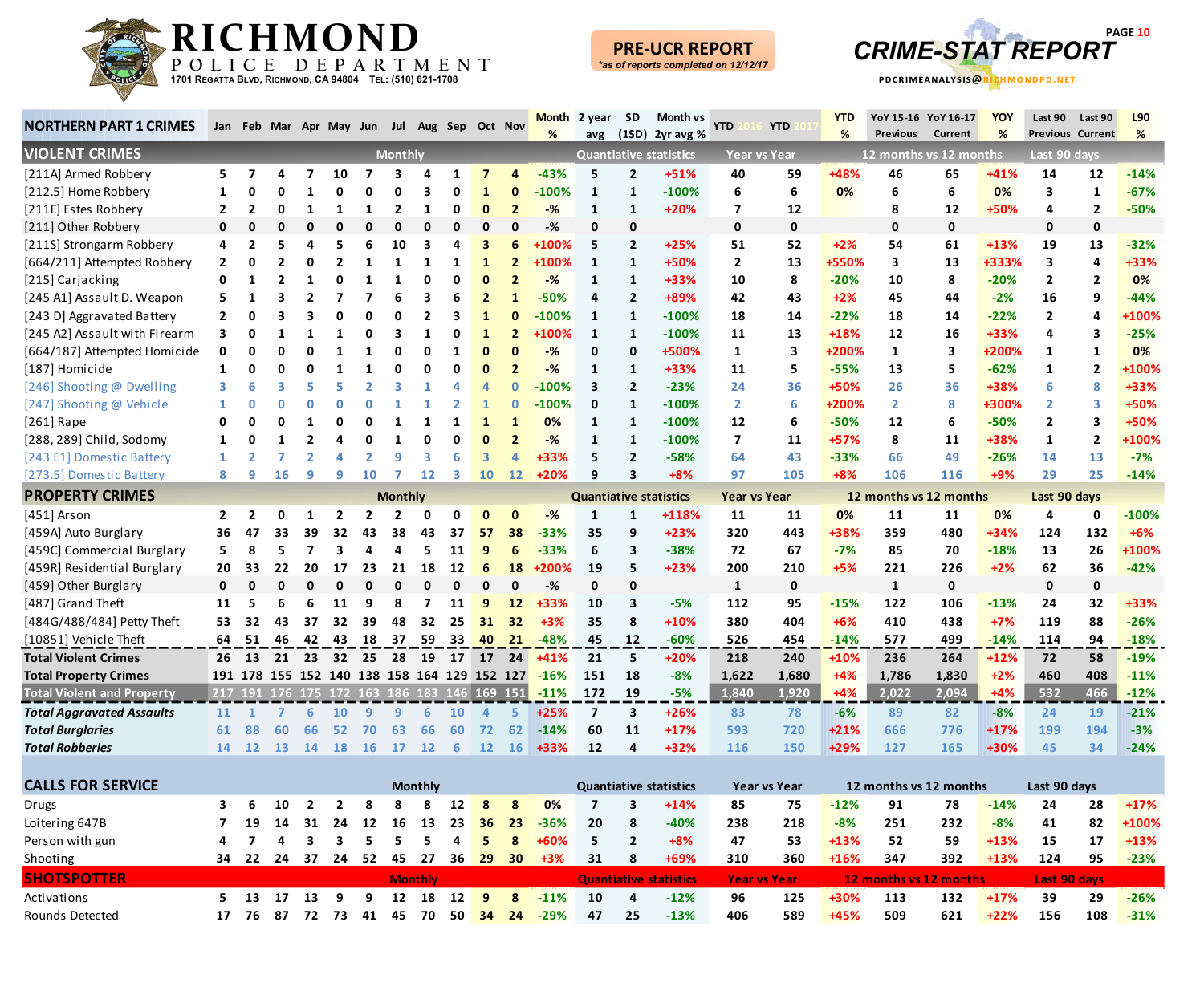

# **PRE-UCR REPORT**



*\*as of reports completed on 12/12/17*

| <b>BEAT 7 NORTHERN</b>                                       |                         | Oct Nov                 | +/-                     | MON%    | '15            | '16                 | '17                     | $+1 - %$       |            | YoY16 YoY17             | $+/-$ % | <b>BEAT 8 NO</b>                                  |
|--------------------------------------------------------------|-------------------------|-------------------------|-------------------------|---------|----------------|---------------------|-------------------------|----------------|------------|-------------------------|---------|---------------------------------------------------|
| <b>Violent Crimes</b>                                        |                         |                         |                         |         |                | <b>YEAR TO DATE</b> |                         |                |            |                         |         | <b>Violent Crimes</b>                             |
| Robbery 211A Armed                                           | 5                       | 4                       | $-1$                    | $-20%$  | 68             | 29                  | 39                      | $+34%$         | 33         | 43                      | +30%    | Robbery 211A A                                    |
| Robbery 212.5 Home                                           | 0                       | $\mathbf 0$             | 0                       | $-$ %   | 4              | $\mathbf{1}$        | $\overline{2}$          | +100%          | 1          | $\overline{2}$          | +100%   | Robbery 212.5                                     |
| Robbery 211 Estes                                            | 0                       | $\mathbf 0$             | 0                       | $-$ %   | 0              | $\overline{2}$      | 5                       | $-%$           | 3          | 5                       | $+67%$  | Robbery 211 Es                                    |
| Robbery 211 Other                                            | 0                       | $\bf{0}$                |                         |         | $\overline{7}$ | $\bf{0}$            | $\mathbf{0}$            |                | 0          | 0                       |         | Robbery 211 Ot                                    |
| Robbery 211S Strongarm                                       | 2                       | 5                       | 3                       | +150%   | 28             | 42                  | 39                      | $-7%$          | 45         | 47                      | $+4%$   | Robbery 211SS                                     |
| Robbery 664/211 Attempt                                      | 1                       | $\mathbf{1}$            | 0                       | 0%      | 5              | 0                   | 10                      | $-%$           | 1          | 10                      | +900%   | Robbery 664/2:                                    |
| Carjacking 215                                               | 0                       | $\overline{2}$          | $\mathbf{2}$            | $-$ %   | $\overline{7}$ | 9                   | ${\bf 8}$               | $-11%$         | 9          | 8                       | $-11%$  | Carjacking 215                                    |
| Assault DW 245 A1                                            | $\overline{2}$          | $\mathbf{1}$            | $-1$                    | $-50%$  | 31             | 28                  | 33                      | +18%           | 29         | 34                      | $+17%$  | Assault DW 245                                    |
| Aggravated Battery 243 D                                     | 1                       | $\pmb{0}$               | $-1$                    | $-100%$ | 8              | 14                  | 9                       | $-36%$         | 14         | $\boldsymbol{9}$        | $-36%$  | Aggravated Batt                                   |
| Assault Firearm 245 A2                                       | 0                       | $\mathbf 0$             | 0                       | $-$ %   | 4              | $\overline{7}$      | 6                       | $-14%$         | 8          | 8                       | 0%      | Assault Firearn                                   |
| Attempt Homicide 664/187                                     | 0                       | $\bf{0}$                | 0                       | $-$ %   | 3              | $\bf{0}$            | $\mathbf{1}$            | $-\frac{9}{6}$ | 0          | $\mathbf{1}$            | $-$ %   | <b>Attempt Homici</b>                             |
| Homicide 187                                                 | 0                       | $\mathbf{0}$            | 0                       | $-$ %   | $\overline{7}$ | $\mathbf 1$         | $\overline{2}$          | +100%          | 1          | $\overline{2}$          | +100%   | Homicide 187                                      |
| Shooting @ Dwelling 246                                      | 2                       | 0                       | $-2$                    | $-100%$ | 5              | 11                  | 22                      | +100%          | 12         | 22                      | +83%    | Shooting @ Dw                                     |
| Shooting @ Vehicle 247                                       | 0                       | 0                       | 0                       | $-$ %   | $\mathbf{2}$   | $\mathbf{1}$        | 4                       | +300%          | 1          | 5                       | +400%   | Shooting @ Veh                                    |
| Rape 261                                                     | 1                       | $\mathbf{1}$            | 0                       | 0%      | 5              | 9                   | 5                       | $-44%$         | 9          | 5                       | $-44%$  | Rape 261                                          |
| Child, Sodomy 288 289                                        | 0                       | $\overline{2}$          | $\overline{2}$          | $-$ %   | 4              | 4                   | $\overline{\mathbf{z}}$ | +75%           | 5          | $\overline{\mathbf{z}}$ | +40%    | Child, Sodomy 2                                   |
| Battery 243 E1                                               | 2                       | $\overline{\mathbf{c}}$ | 0                       | 0%      | 26             | 35                  | 24                      | $-31%$         | 36         | 27                      | $-25%$  | Battery 243 E1                                    |
| Battery 273.5                                                | 5                       | 5                       | 0                       | 0%      | 40             | 46                  | 40                      | $-13%$         | 51         | 46                      | $-10%$  | Battery 273.5                                     |
| <b>Property Crimes</b>                                       |                         |                         |                         |         |                | YEAR TO DATE        |                         |                |            |                         |         | <b>Property Crime</b>                             |
| Arson 451                                                    | $\mathbf 0$             | 0                       | 0                       | $-$ %   | 4              | 9                   | 8                       | $-11%$         | 9          | 8                       | $-11%$  | Arson 451                                         |
| Auto Burglary 459 A                                          | 16                      | 11                      | $-5$                    | $-31%$  | 127            | 145                 | 170                     | $+17%$         | 161        | 192                     | +19%    | <b>Auto Burglary 4</b>                            |
| Commercial Burglary 459 C                                    | $\overline{\mathbf{z}}$ | $\mathbf 2$             | $-5$                    | $-71%$  | 38             | 31                  | 38                      | +23%           | 41         | 38                      | $-7%$   | Commercial Bu                                     |
| Residential Burglary 459 R                                   | 5                       | 5                       | 0                       | 0%      | 127            | 102                 | 110                     | $+8%$          | 112        | 122                     | +9%     | Residential Bur                                   |
| <b>Burglary Undefined 459</b>                                | 0                       | $\pmb{0}$               | 0                       |         | 3              | $\pmb{0}$           | $\pmb{0}$               |                | 0          | $\pmb{0}$               |         | <b>Burglary Undefi</b>                            |
| Grand Theft 487                                              | 5                       | 6                       | $\mathbf{1}$            | $+20%$  | 52             | 45                  | 45                      | 0%             | 49         | 51                      | $+4%$   | Grand Theft 487                                   |
| Petty Theft 484 488                                          | 18                      | 20                      | $\mathbf{2}$            | $+11%$  | 199            | 177                 | 195                     | $+10%$         | 194        | 211                     | +9%     | Petty Theft 484                                   |
| Vehicle Theft 10851                                          | 25                      | 13                      | $-12$                   | $-48%$  | 331            | 310                 | 294                     | $-5%$          | 340        | 323                     | $-5%$   | Vehicle Theft 10                                  |
| <b>Total Violent Crimes</b>                                  | 12                      | 16                      | $\overline{\mathbf{4}}$ | +33%    | 181            | 146                 | 166                     | $+14%$         | 158        | 181                     | $+15%$  | <b>Total Violent Cr</b>                           |
| <b>Total Property Crimes</b>                                 | 76                      | 57                      | $-19$                   | $-25%$  | 881            | 819                 | 860                     | $+5%$          | 906        | 945                     | $+4%$   | Total Property                                    |
| <b>Total Violent and Property</b>                            | 88                      | 73                      | $-15$                   | $-17%$  | $1,062$ 965    |                     | 1,026                   | $+6%$          | 1,064      | 1,126                   | $+6%$   | <b>Total Violent ar</b>                           |
| <b>Total Aggravated Assaults</b>                             | 3                       | $\mathbf{1}$            | $-2$                    | $-67%$  | 53             | 50                  | 51                      | $+2%$          | 52         | 54                      | $+4%$   | <b>Total Aggravated</b>                           |
| <b>Percentage of Citywide</b>                                | 19%                     | 4%                      | $-14%$                  |         |                | 18%                 | 18%                     |                | 17%        | 18%                     |         | <b>Percentage of Cit</b>                          |
| <b>Total Burglaries</b>                                      | 28                      | 18                      | $-10$                   | $-36%$  | 295            | 278                 | 318                     | $+14%$         | 314        | 352                     | $+12%$  | <b>Total Burglaries</b>                           |
| <b>Percentage of Citywide</b>                                |                         | 22% 16%                 | $-5%$                   |         |                | 20%                 | 20%                     |                | 20%        | 21%                     |         | <b>Percentage of Cit</b>                          |
| <b>Total Robberies</b>                                       | 8                       | 12                      | 4                       | +50%    | 119            | 83                  | 103                     | $+24%$         | 92         | 115                     | $+25%$  | <b>Total Robberies</b>                            |
| <b>Percentage of Citywide</b>                                |                         | 28% 33%                 | $+6%$                   |         |                | 24%                 | 26%                     |                | 24%        | 26%                     |         | <b>Percentage of Cit</b>                          |
| <b>Vehicle Theft % Citywide</b>                              |                         | 21% 21%                 | $-0%$                   |         |                | 28%                 | 27%                     |                | 28%        | 27%                     |         | Vehicle Theft % 0                                 |
| <b>Calls for Service</b>                                     |                         |                         |                         |         |                |                     |                         |                |            |                         |         | <b>Calls for Service</b>                          |
| <b>Drugs</b>                                                 | $\boldsymbol{7}$        | $\boldsymbol{6}$        | $-1$                    | $-14%$  | 46             | 43                  | 47                      | $+9%$          | 44         | 48                      | +9%     | <b>Drugs</b>                                      |
| Loitering 647B                                               | 36                      | 21                      | $-15$                   | $-42%$  | 174            | 231                 | 229                     | $-1%$          | 243        | 243                     | 0%      | Loitering 647B                                    |
| Person with gun                                              | $\overline{2}$          | $\overline{7}$          | 5                       | +250%   | 30             | 33                  | 30                      | $-9%$          | 33         | 35                      | $+6%$   | Person with gur                                   |
| Shooting                                                     | 17                      | 15                      | $-2$                    | $-12%$  | 211            | 171                 | 214                     | $+25%$         | 192        | 230                     | +20%    | Shooting                                          |
| Shotspotter                                                  |                         |                         |                         |         |                | <b>YEAR TO DATE</b> |                         |                |            |                         |         | Shotspotter                                       |
|                                                              |                         | $\overline{7}$          |                         | +40%    |                | 67                  |                         | $+24%$         |            |                         | $+6%$   |                                                   |
| <b>Activations (SSA)</b>                                     | 5                       | 21                      | $\mathbf{2}$            |         | 83             |                     | 83                      |                | 82         | 87                      |         | Activations (SS/                                  |
| Rounds Detected (SSR)<br><b>Percentage of Citywide (SSA)</b> | 19<br>9%                | 15%                     | $\mathbf{2}$<br>6%      | $+11%$  | 349            | 266<br>11%          | 384<br>14%              | +44%           | 362<br>12% | 402<br>13%              | $+11%$  | <b>Rounds Detecte</b><br><b>Percentage of Cit</b> |
| <b>Percentage of Citywide (SSR)</b>                          | 8%                      | $11\%$                  | 3%                      |         |                | 9%                  | 12%                     |                | 10%        |                         |         | Percentage of Cit                                 |
|                                                              |                         |                         |                         |         |                |                     |                         |                |            | 11%                     |         |                                                   |

| <b>BEAT 8 NORTHERN</b>              |                | Oct Nov             | +/-            | <b>MON%</b>    | '15            | '16                     | '17              | $+/-$ % | <b>YoY16 YoY17</b> |                | $+/-$ % |
|-------------------------------------|----------------|---------------------|----------------|----------------|----------------|-------------------------|------------------|---------|--------------------|----------------|---------|
| <b>Violent Crimes</b>               |                | <b>YEAR TO DATE</b> |                |                |                |                         |                  |         |                    |                |         |
| Robbery 211A Armed                  | 2              | $\bf{0}$            | $-2$           | $-100%$        | 7              | 10                      | 20               | +100%   | 12                 | 22             | +83%    |
| Robbery 212.5 Home                  | 0              | $\bf{0}$            | 0              | $-$ %          | $\mathbf{2}$   | 3                       | $\overline{2}$   | $-33%$  | 3                  | $\overline{2}$ | $-33%$  |
| Robbery 211 Estes                   | 0              | $\mathbf{2}$        | $\overline{2}$ | $-%$           | 1              | 5                       | $\overline{7}$   | +400%   | 5                  | $\overline{7}$ | +40%    |
| Robbery 211 Other                   | 0              | 0                   |                |                | 3              | 0                       | $\bf{0}$         |         | 0                  | $\pmb{0}$      |         |
| Robbery 211S Strongarm              | 1              | $\mathbf{1}$        | 0              | 0%             | 13             | $\overline{7}$          | 11               | +57%    | $\overline{7}$     | 12             | $+71%$  |
| Robbery 664/211 Attempt             | 0              | $\bf{0}$            | 0              | $-%$           | $\mathbf{1}$   | $\overline{2}$          | $\overline{2}$   | 0%      | $\overline{2}$     | $\overline{2}$ | 0%      |
| Carjacking 215                      | 0              | 0                   | 0              | $-$ %          | 1              | $\mathbf{1}$            | $\bf{0}$         | $-100%$ | $\mathbf{1}$       | 0              | $-100%$ |
| Assault DW 245 A1                   | 0              | 0                   | 0              | $-%$           | 10             | 13                      | 9                | $-31%$  | 15                 | 9              | $-40%$  |
| Aggravated Battery 243 D            | 0              | 0                   | 0              | $-$ %          | $\overline{4}$ | $\overline{4}$          | 5                | $+25%$  | 4                  | 5              | $+25%$  |
| Assault Firearm 245 A2              | $\mathbf{1}$   | $\overline{2}$      | 1              | +100%          | 3              | 3                       | 6                | +100%   | 3                  | $\overline{7}$ | +133%   |
| Attempt Homicide 664/187            | 0              | $\bf{0}$            | 0              | $-$ %          | 1              | 0                       | $\mathbf{1}$     | $-$ %   | $\bf{0}$           | $\overline{2}$ | $-%$    |
| Homicide 187                        | 0              | $\mathbf 0$         | 0              | $-$ %          | $\mathbf{0}$   | 3                       | $\mathbf{1}$     | $-67%$  | 4                  | $\mathbf{1}$   | $-75%$  |
| Shooting @ Dwelling 246             | $\overline{2}$ | 0                   | $-2$           | $-100%$        | 6              | 10                      | 14               | +40%    | 11                 | 14             | $+27%$  |
| Shooting @ Vehicle 247              | $\mathbf{1}$   | 0                   | $-1$           | $-100%$        | 1              | 0                       | $\overline{2}$   | $-%$    | 0                  | 3              | $-%$    |
| Rape 261                            | 0              | $\mathbf 0$         | 0              | $-$ %          | 5              | $\overline{2}$          | $\mathbf{1}$     | $-50%$  | $\overline{2}$     | 1              | $-50%$  |
| Child, Sodomy 288 289               | 0              | $\mathbf 0$         | 0              | $-%$           | 4              | 3                       | $\overline{2}$   | $-33%$  | 3                  | $\mathbf{2}$   | $-33%$  |
| Battery 243 E1                      | 0              | $\overline{2}$      | $\overline{2}$ | $-$ %          | 25             | 22                      | 16               | $-27%$  | 23                 | 17             | $-26%$  |
| Battery 273.5                       | 5              | 6                   | $\mathbf{1}$   | $+20%$         | 39             | 43                      | 56               | +30%    | 47                 | 61             | +30%    |
| <b>Property Crimes</b>              |                |                     |                |                |                | <b>YEAR TO DATE</b>     |                  |         |                    |                |         |
| Arson 451                           | 0              | 0                   | $\mathbf 0$    | $-%$           | $\overline{2}$ | $\overline{\mathbf{c}}$ | 3                | +50%    | 2                  | 3              | +50%    |
| Auto Burglary 459 A                 | 40             | 26                  | $-14$          | $-35%$         | 164            | 138 243                 |                  | +76%    | 158                | 257            | +63%    |
| Commercial Burglary 459 C           | $\overline{2}$ | $\overline{2}$      | $\mathbf 0$    | 0%             | 26             | 36                      | 23               | $-36%$  | 39                 | 26             | $-33%$  |
| Residential Burglary 459 R          | $\mathbf{1}$   | 6                   | 5              | +500%          | 49             | 46                      | 62               | +35%    | 53                 | 64             | $+21%$  |
| <b>Burglary Undefined 459</b>       | 0              | $\mathbf 0$         | 0              |                | 4              | $\mathbf{1}$            | $\mathbf{0}$     |         | $\mathbf{1}$       | 0              |         |
| Grand Theft 487                     | 4              | 6                   | 2              | +50%           | 38             | 56                      | 48               | $-14%$  | 62                 | 53             | $-15%$  |
| Petty Theft 484 488                 | 13             | 9                   | $-4$           | $-31%$         | 202            | 170                     | 169              | $-1%$   | 178                | 183            | $+3%$   |
| Vehicle Theft 10851                 | 14             | $\boldsymbol{6}$    | -8             | $-57%$         | 135            | 173                     | 127              | $-27%$  | 191                | 139            | $-27%$  |
| <b>Total Violent Crimes</b>         | 4              | 5                   | $\mathbf{1}$   | $+25%$         | 55             | 56                      | 67               | +20%    | 61                 | 72             | +18%    |
| <b>Total Property Crimes</b>        | 74             | 55                  | $-19$          | $-26%$         | 620            | 622                     | 675              | +9%     | 684                | 725            | $+6%$   |
| <b>Total Violent and Property</b>   | 78             | 60                  | $-18$          | $-23%$         | 675            | 678                     | 742              | +9%     | 745                | 797            | $+7%$   |
| <b>Total Aggravated Assaults</b>    | 1              | $\overline{2}$      | $\mathbf{1}$   | +100%          | 18             | 23                      | 22               | $-4%$   | 26                 | 24             | $-8%$   |
| <b>Percentage of Citywide</b>       | 6%             | 9%                  | $+2%$          |                |                | 8%                      | 8%               |         | 8%                 | 8%             |         |
| <b>Total Burglaries</b>             | 43             | 34                  | -9             | $-21%$         | 243            | 221                     | 328              | +48%    | 251                | 347            | +38%    |
| <b>Percentage of Citywide</b>       | 33%            | 31%                 | $-3%$          |                |                | 16% 21%                 |                  |         | 16%                | 20%            |         |
| <b>Total Robberies</b>              | з              | 3                   | 0              | 0%             | 28             | 28                      | 42               | +50%    | 30                 | 45             | +50%    |
| <b>Percentage of Citywide</b>       | 10%            | 8%                  | $-2%$          |                |                | 8%                      | 11%              |         | 8%                 | 10%            |         |
| <b>Vehicle Theft % Citywide</b>     |                | 12% 10%             | $-2%$          |                |                |                         | 16% 12%          |         | 16%                | 12%            |         |
| <b>Calls for Service</b>            |                |                     |                |                |                |                         |                  |         |                    |                |         |
| <b>Drugs</b>                        | $\mathbf 0$    | $\bf{0}$            | 0              | $-\frac{9}{6}$ | 34             | 30                      | 19               | $-37%$  | 32                 | 19             | $-41%$  |
| Loitering 647B                      | 0              | $\mathbf 1$         | $\mathbf{1}$   | $-%$           | 23             | 16                      | $\boldsymbol{9}$ | $-44%$  | 16                 | 11             | $-31%$  |
| Person with gun                     | 3              | $\mathbf 0$         | -3             | $-100%$        | 22             | 13                      | 17               | +31%    | 15                 | 20             | +33%    |
| <b>Shooting</b>                     | 10             | $\boldsymbol{9}$    | $-1$           | $-10%$         |                | 104 119 104             |                  | $-13%$  | 131                | 120            | $-8%$   |
| <b>Shotspotter</b>                  |                |                     |                |                |                | <b>YEAR TO DATE</b>     |                  |         |                    |                |         |
| <b>Activations (SSA)</b>            | 4              | 1                   | $-3$           | $-75%$         | 22             | 29                      | 41               | $+41%$  | 31                 | 44             | +42%    |
| Rounds Detected (SSR)               | 19             | 3                   | $-16$          | $-84%$         | 99             | 140                     | 209              | +49%    | 147                | 223            | +52%    |
| <b>Percentage of Citywide (SSA)</b> | 7%             | 2%                  | $-5%$          |                |                | 5%                      | 7%               |         | 5%                 | 6%             |         |
| <b>Percentage of Citywide (SSR)</b> | 8%             | 2%                  | $-6%$          |                |                | 5%                      | 7%               |         | 4%                 | 6%             |         |
|                                     |                |                     |                |                |                |                         |                  |         |                    |                |         |